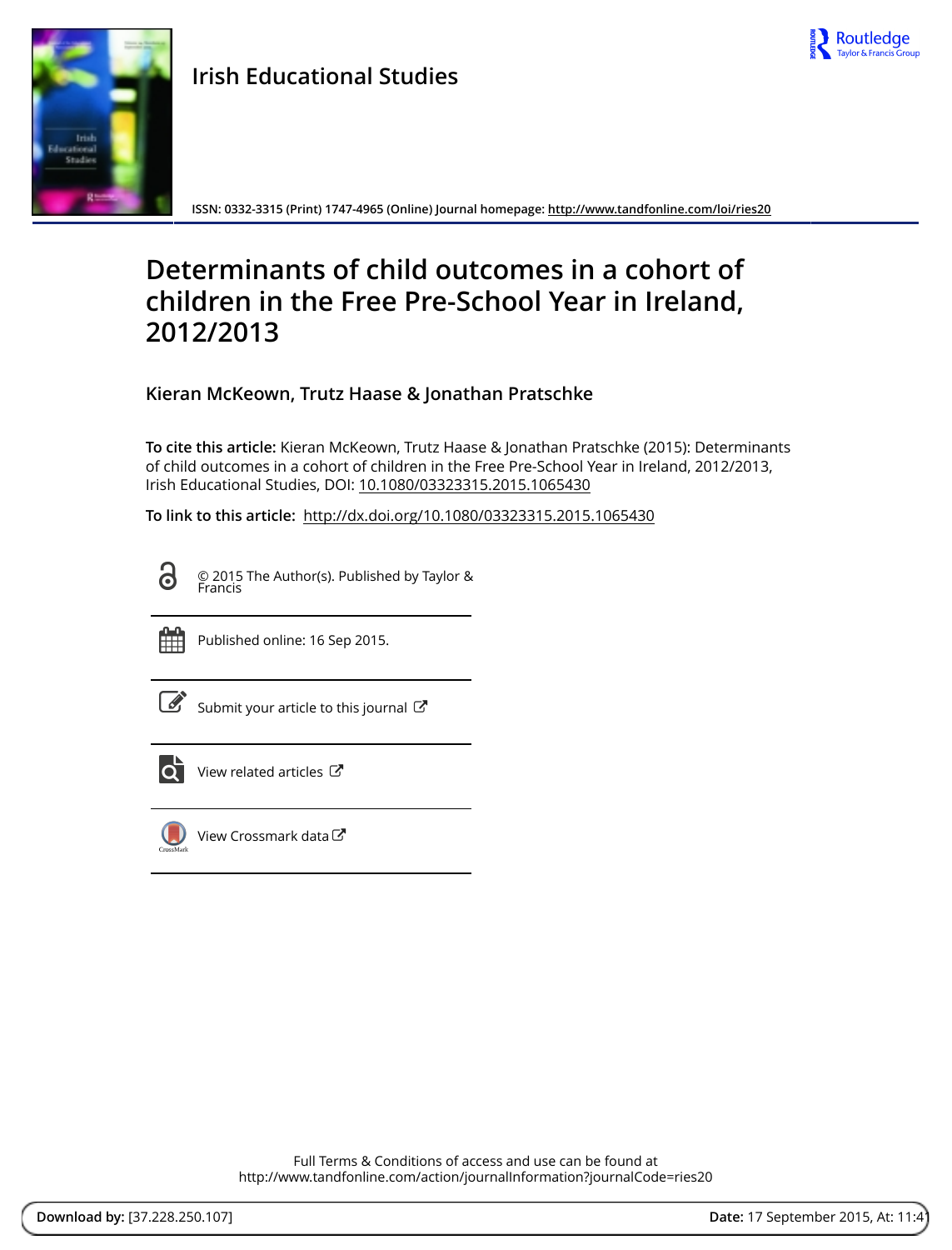# Determinants of child outcomes in a cohort of children in the Free Pre-School Year in Ireland, 2012/2013

Kieran McKeown<sup>a\*</sup>, Trutz Haase<sup>a</sup> and Jonathan Pratschke<sup>b</sup>

<sup>a</sup> Social and Economic Research Consultant, Dublin, Ireland;  $^b$ Department of Economics and Statistics, University of Salerno, Salerno, Italy

(Received 13 April 2015; accepted 19 June 2015)

The study analyses determinants of child outcomes in a cohort of children who participated in the Free Pre-School Year. Child outcomes are measured through a before-and-after assessment of children using the Early Development Instrument. The sample comprises 448 children in 70 early years centres. There are three main findings. First, children with more or better skills at the beginning of the study period tended to have more or better skills at the end of this period, and vice versa, indicating that the broad parameters of a child's progress during the Free Pre-School Year have already been set by the child's development during previous years. Second, child and family characteristics are the largest set of measured influences on child outcomes by comparison with the pre-school system, with social class being the single biggest influence. Third, there were significant skill gaps between children at the start of the Free Pre-School Year which remained unchanged or widened during the year. The main conclusion is that the measures required to improve child outcomes in pre-school need to extend well beyond the confines of the early years sector to include all influences, especially family and social class influences, on child development and need to begin at the start of the child's life.

Keywords: pre-school; early years; child outcomes; Free Pre-School Year; Early Development Instrument

#### Introduction

The Free Pre-School Year was introduced in Ireland in 2010 and entitles every child between 3 years 2 months and 4 years 7 months to a year of free pre-school education. The 'school year' is defined as 3 hours per day, 5 days per week, and 38 weeks per year (183 days in total). The objective of the programme is 'to benefit children in the key developmental period by providing a Free Pre-School Year in the year before they start primary school' [\(www.dcya.ie](www.dcya.ie)). In 2012/2013, the Free Pre-School Year was delivered by approximately 4300 early years providers to around 66,000 children (Department of Children and Youth Affairs [2012,](#page-17-0) 66–67). Ireland spends about 0.4% of GDP on early years and early education services (covering all children aged 0–6) compared to the OECD average of 0.7% of GDP.

<sup>\*</sup>Corresponding author. Email: [kieran@kieranmckeown.ie](mailto:kieran@kieranmckeown.ie)

<sup>© 2015</sup> The Author(s). Published by Taylor & Francis

This is an Open Access article distributed under the terms of the Creative Commons Attribution License [\(http://](http://creativecommons.org/licenses/by/4.0/) [creativecommons.org/licenses/by/4.0/](http://creativecommons.org/licenses/by/4.0/)), which permits unrestricted use, distribution, and reproduction in any medium, provided the original work is properly cited.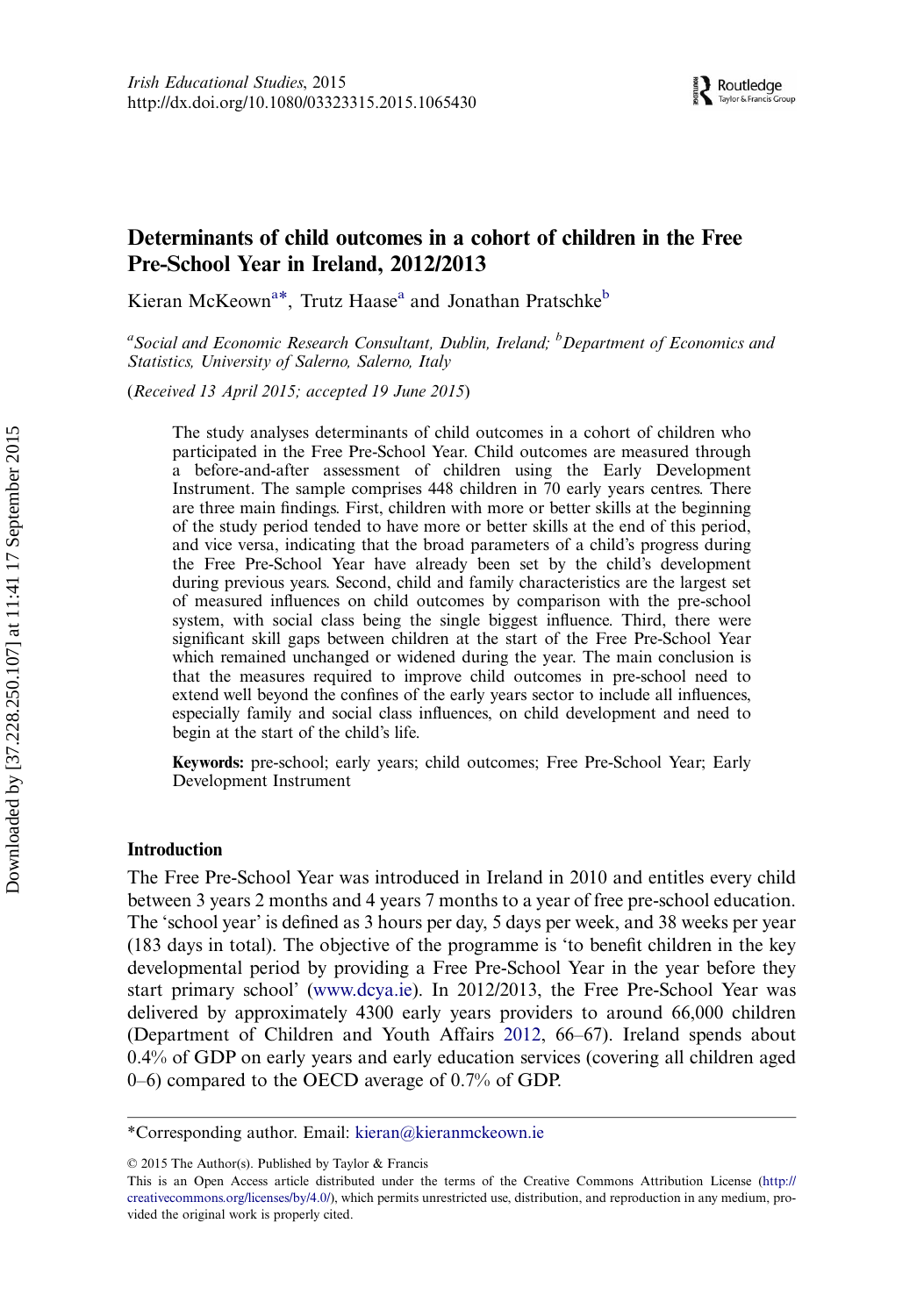### 2 K. McKeown et al.

This study is one of the first to analyse child outcomes in a cohort of children who participated in the Free Pre-School Year. As such, it is not an evaluation of the Free Pre-School Year per se but offers a preliminary exploration of the extent to which Ireland may have a successful pre-school system. For the purposes of this study, a successful pre-school system is one which improves outcomes for all pre-school children while simultaneously narrowing the gap in outcomes between children. This definition is informed by internationally recognised approaches to the assessment of school systems, especially in the OECD ([2012,](#page-19-0) 15–17, [2010b](#page-19-0), 27), and by experts in early child development (Shonkoff and Phillips [2000](#page-19-0), 6). It is also the goal of early years education as stated by the Department of Education and Skills: 'Provide a quality inclusive school and early years education system with improved learning outcomes' (Department of Education and Skills [2011,](#page-17-0) 6) [emphasis added]. It is also the implicit understanding in the Government's vision (2011–present) which expresses Irish society's commitment to every child: 'that growing up in Ireland means you have the best start in life available anywhere in the world' (Minister for Children and Youth Affairs [2012](#page-18-0), viii).

Underpinning the study's perspective is a moral vision that every child, without exception, has a natural potential to do well and to flourish; by extension, children who face adversity need extra care and education to help them develop and grow to their full potential. But this perspective also has an economic rationale since investment in early years provides a good return to public funds in terms of the lifetime benefits to individuals and society relative to the opportunity cost (or 'opportunity lost') of not making this investment. The strength of the economic argument, as Nobel Laureate James Heckman [\(2011](#page-17-0)) has shown, rests more on the benefits to disadvantaged children since that is where the biggest economic gains and cost savings arise. With this understanding, our analysis focuses on both the overall level of outcomes in this cohort of children as well as changes in the gap in outcomes between children.

It is well established that pre-school education produces beneficial and lasting effects on children, but only if it is high quality. This is accepted by all authoritative reviews of the landmark studies in this field (Pianta et al. [2009](#page-19-0); Alberts [2011](#page-16-0); Heckman, Pinto, and Savelyev [2013](#page-17-0)). However, this evidence alone does not prove that the Free Pre-School Year is an effective intervention and, as one review noted, 'there is no evidence whatsoever that the average preschool program produces benefits in line with what the best programs produce' (Pianta et al. [2009,](#page-19-0) 49–50). That is why ongoing systematic evaluation of the Free Pre-School Year is essential to ensure that its effectiveness is proven rather than presumed.

The study comes at a time when the early years sector in Ireland, defined as the care and education of children aged 0–6, has experienced significant development in four main areas (Frawley [2014;](#page-17-0) Neylon [2014](#page-19-0)): (i) publication in 2006 of Síolta (National Quality Framework for Early Childhood Education) and in 2009 of Aistear (National Early Childhood Curriculum Framework); (ii) introduction in 2010 of the Free Pre-School Year; (iii) selective implementation of Síolta and Aistear, including the Síolta Quality Assurance Programme (Síolta QAP), as well as other initiatives to improve quality in early years services through the Prevention and Early Intervention Programme and its successor the Area-based Childhood Programme, plus the National Early Years Access Initiative (NEYAI); and (iv) introduction in 2014 of the Better Start Quality Development Service for early years services and the National Policy Framework for Children and Young People (2014–2020).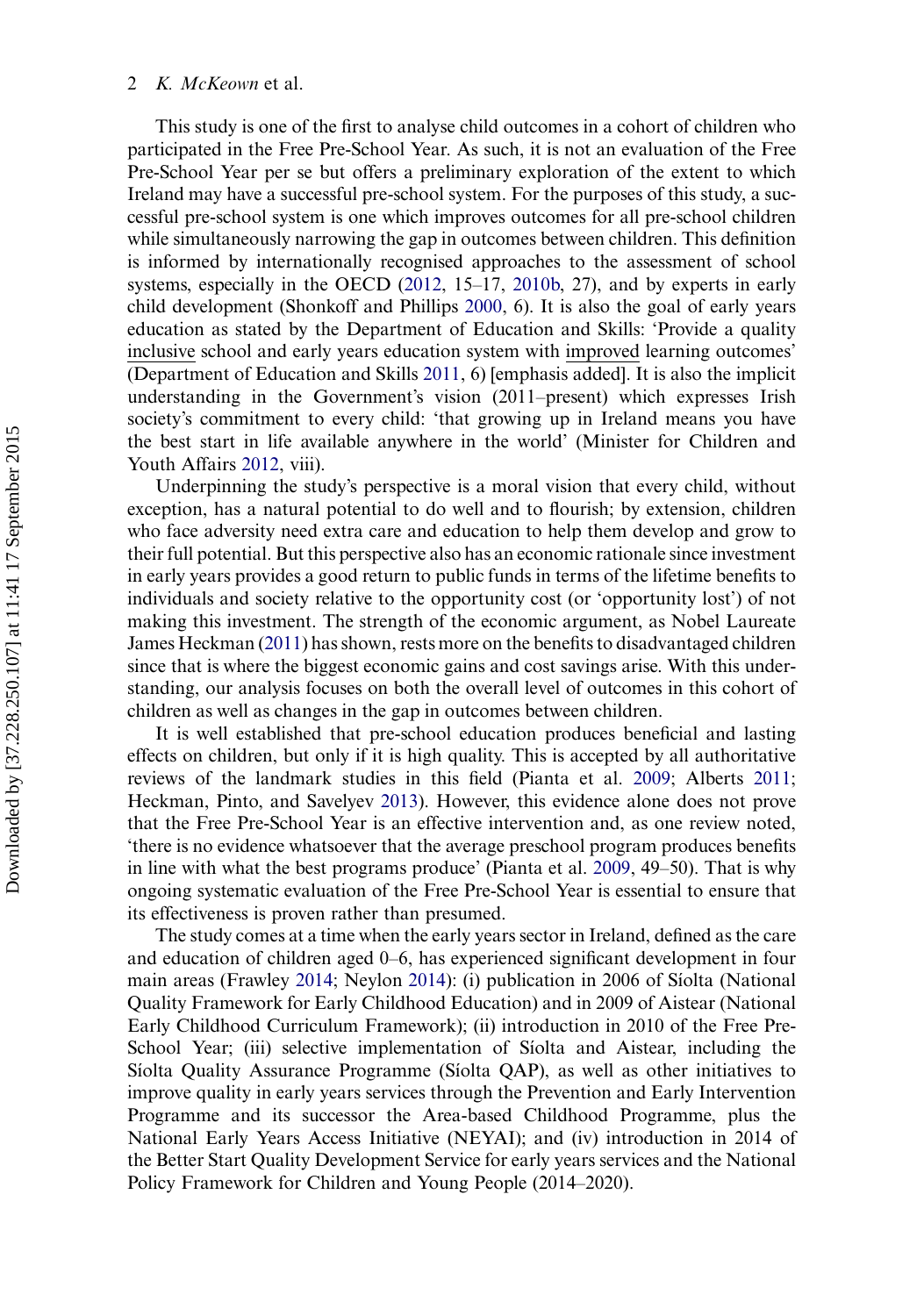Avariety of terms are used to refer to the care and education of children under the age of 6, such as 'early years', 'pre-school', and 'childcare'. In Ireland, the sector is officially known by the term 'early childhood care and education' (ECCE), a term also used by UNESCO. By contrast, the preferred term in OECD and EU publications is'early childhood education and care' (ECEC). There is also a preference in Ireland for the term 'preschool' rather than the OECD term 'pre-primary', although 'infant classes' (itself a uniquely odd term) in Irish primary school are effectively 'pre-primary' (Lewis and Archer [2013](#page-18-0), 16) but not 'pre-school'. In keeping with these differences in terminology, while also contributing to its perplexity, the Free Pre-School Year is also known by its more formal title ECCE Programme. Whether or not these different terms denote any difference in philosophical or pedagogical perspective or have any policy and practice implications is a matter of speculation, but some reform and standardisation of the language might be timely. Adopting a pragmatic perspective, the term 'early years' rather than 'childcare' is used but also the term 'pre-school' depending on the context.

#### Methods

This is a cohort study of child outcomes in pre-school. It is based on a before-and-after assessment of a sample of children who participated in the 2012/2013 Free Pre-School Year; assessments were carried out by staff towards the beginning of the pre-school year (wave 1) and, again, after an interval of about 7 months (wave 2). The study is informed by the bioecological model of human development which emphasises the immediate and wider societal influences on child development as well as the contribution of the child's own characteristics to its development (Bronfenbrenner and Morris [2006\)](#page-16-0). This approach guided the selection of both outcome variables and explanatory variables.

The research design was shaped by the fact that the study's main purpose was to evaluate NEYAI, a 3-year initiative (2011–2014) with a fund of  $\epsilon$ 5.25 m to support quality improvements in the early years sector. NEYAI comprised 11 projects covering different aspects of child and parent well-being for children aged 0–6. Given that NEYAI was made up of diverse projects, it was decided to focus on a cohort of children who participated in the Free Pre-School Year since this cohort was common to all NEYAI projects. Finding a matched comparison group for NEYAI was also a challenge because the option of randomly allocating projects to intervention and comparison groups was not available since NEYAI projects were selected prior to the evaluation. It was decided that Síolta QAP (2010–2013) was the most promising comparison group for NEYAI since Síolta is the nationally accepted quality standard for all early years services in Ireland. A total of 136 early years centres participated in Síolta QAP (Department of Education and Skills [2013](#page-17-0), 22) of which 21 agreed to participate in this study; of the latter, two-thirds were validated as having reached the standard (35%) or had submitted portfolios for validation  $(31\%)$  and one-third  $(35\%)$  may submit in the future. The design therefore involved a cohort of children in the Free Pre-School Year who attended centres which participated in two different types of quality improvement programme.

# Outcome variables

In this study, the term 'child outcome' refers to the level of a child's development in areas that are central to normal and healthy development: physical health and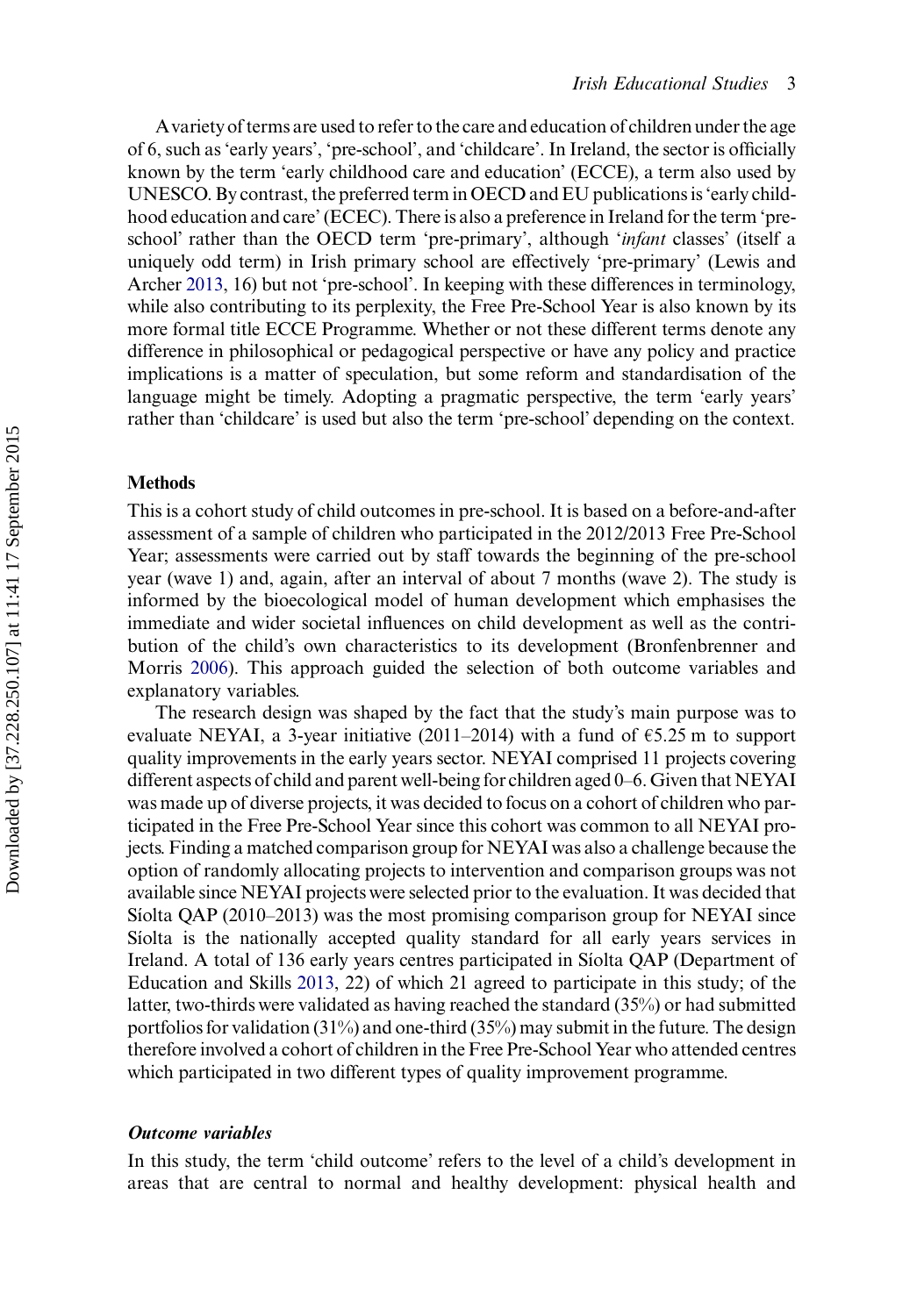well-being; social competence; emotional maturity; language and cognitive development; communication skills and general knowledge. These outcomes were measured using the Early Development Instrument (EDI), an instrument that is now used extensively in many countries to assess the development of children around the ages of 4–5 (details at the Offord Centre for Child Studies, McMaster University, Hamilton, Ontario, [www.offordcentre.com\)](www.offordcentre.com).

The EDI comprises over 100 tasks and the child's performance on each task was assessed by the staff member who worked directly with the child (see Table 1 for illustrations of these tasks). The EDI is essentially a measure of the skill required to perform the ordinary tasks of living and learning which are appropriate to a child of this age group. These skills are increasingly referred to as'character skills' and 'cognitive skills' and a re-analysis of the long-term outcomes of pre-school and similar programmes has concluded that character skills predict later-life outcomes with 'the same, or greater, strength' as cognitive skills (Heckman and Kautz [2013,](#page-17-0) 88) while also showing that

| Domain (5 in total)                                          | Sub-domain (16 in total)                              | Sample items (104 in total)                                                                              |  |  |
|--------------------------------------------------------------|-------------------------------------------------------|----------------------------------------------------------------------------------------------------------|--|--|
| Physical health and well-being<br>$(3/13$ items)             | Physical readiness for<br>school day                  | Arrives at school hungry                                                                                 |  |  |
|                                                              | Physical independence                                 | Has well-coordinated movements                                                                           |  |  |
|                                                              | Gross and fine motor<br>skills                        | Is able to manipulate objects                                                                            |  |  |
| Social competence (4/26 items)                               | Overall social competence                             | Is able to get along with other<br>children                                                              |  |  |
|                                                              | Responsibility and respect                            | Accepts responsibility for actions                                                                       |  |  |
|                                                              | Approaches to learning                                | Works independently                                                                                      |  |  |
|                                                              | Readiness to explore new<br>things                    | Is eager to explore new items                                                                            |  |  |
| Emotional maturity (4/30)<br>items)                          | Pro-social and helping<br>behaviour                   | Helps other children in distress                                                                         |  |  |
|                                                              | Anxious and fearful<br>behaviour                      | Appears unhappy or sad                                                                                   |  |  |
|                                                              | Aggressive behaviour                                  | Gets into physical fights                                                                                |  |  |
|                                                              | Hyperactivity and<br>inattention                      | Is restless                                                                                              |  |  |
| Language and cognitive                                       | <b>Basic literacy</b>                                 | Is able to write own name                                                                                |  |  |
| development (4/26 items)                                     | Interest in literacy/<br>numeracy, and uses<br>memory | Is interested in games involving<br>numbers                                                              |  |  |
|                                                              | Advanced literacy                                     | Is able to read sentences                                                                                |  |  |
|                                                              | Basic numeracy                                        | Is able to count to 20                                                                                   |  |  |
| Communication skills and<br>general knowledge (0/8<br>items) | No sub-domains                                        | Is able to clearly communicate<br>one's own needs and<br>understand others;<br>Shows interest in general |  |  |
|                                                              |                                                       | knowledge about the world                                                                                |  |  |

Table 1. Domains, sub-domains, and sample items in Early Development Instrument.

Source: Adapted from EDI Handbook (Janus et al. [2007](#page-18-0), 5).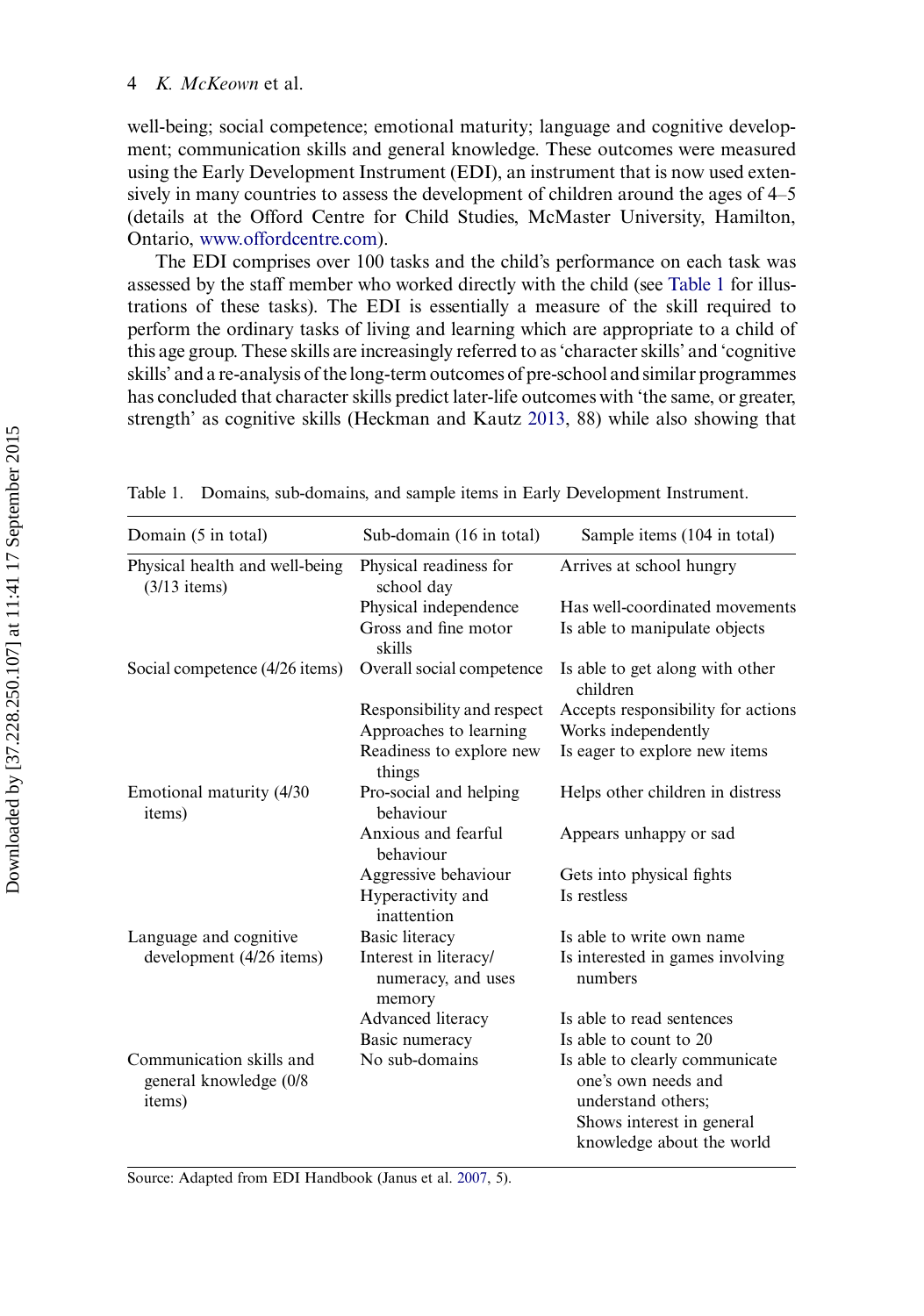'high-quality early childhood programs have lasting and beneficial effects on character skills' (Heckman and Kautz [2013,](#page-17-0) 89; see also Moffitt et al. [2011](#page-19-0), 2693).

A growing number of studies have established that the EDI has good internal and test–retest reliability as well as external validity (Forget-Dubois et al. [2007](#page-17-0); Janus and Offord [2007;](#page-18-0) Forer and Zumbo [2011;](#page-17-0) Guhn et al. [2011;](#page-17-0) Guhn and Goelman [2011](#page-17-0); Hymel, Le Mare, and McKee [2011;](#page-18-0) Janus, Brinkman, and Duku [2011\)](#page-18-0). Early studies of the instrument indicated that: 'The EDI's psychometric properties have proven to be acceptable' (Janus and Offord [2007](#page-18-0), 18; Janus et al. [2007](#page-18-0)). The Language and Cognitive domain of EDI has convergent validity with the Peabody Picture Vocabulary Test, a widely used test of children's receptive vocabulary and often taken as a proxy for child intelligence (Janus, Brinkman, and Duku [2011](#page-18-0), Table 3; Hymel, Le Mare, and McKee [2011\)](#page-18-0). An Australian study has shown that 'the EDI at age 5 is strongly and consistently associated with standardized tests of literacy and numeracy at ages 8, 10 and 12' (Brinkman et al. [2013](#page-16-0), 704).

Given that the EDI is normally used for children attending primary school – mainly 4–5-year-olds and not with children aged less than 3 years 8 months – and is normally completed by teachers rather than early years professionals, the study team made the decision to use the EDI after consultation with the instrument's lead author (Magdelena Janus). The vast majority of children (95%) in our sample were aged 3 years 10 months at wave 1 and therefore above the lower threshold for using the EDI (3 years 8 months). In addition, sample scores at wave 2 were consistently higher than at wave 1 which implies the scale is measuring progress in child development in each EDI domain. The data also show that girls have consistently higher scores at waves 1 and 2 as found in all other studies (Williams et al. [2013,](#page-19-0) 63). These findings suggest that our dataset is internally consistent while also broadly in line with the age/gender pattern of EDI scores in other samples.

Other considerations also informed the decision to use the EDI for this study: (i) it can be compiled by the child's educator rather than external specialists or observers; (ii) there is no comparable global measure of child development for this age range of children; (iii) it is used extensively in Canada, Australia, and other countries, including Ireland (Curtin et al. [2013](#page-17-0); Doyle [2012](#page-17-0); Doyle, Finnegan, and McNamara [2012](#page-17-0); Doyle and McNamara [2011\)](#page-17-0); (iv) the main focus of the study is on changes in overall EDI scores between waves 1 and 2 rather than the performance of children relative to national population norms.

The EDI was piloted in two early years centres which were not part of the study, and it was found that staff could complete the instrument without specific training. That is because EDI items are specific, worded simply, and designed to be answerable by any adult familiar with the child such as a parent, teacher, or early years professional.

#### Explanatory variables

Data were collected on a range of explanatory variables covering: (i) child characteristics, (ii) family and social system characteristics, and (iii) pre-school system characteristics. These data were collected through, respectively, a Child Questionnaire, a Parent Questionnaire, and a Staff Questionnaire. Child and Staff Questionnaires were completed online in about 30–40 minutes each – at a website specially designed for this purpose – [www.neyai-evaluation.ie](http://www.neyai-evaluation.ie) – by early years professionals in each centre,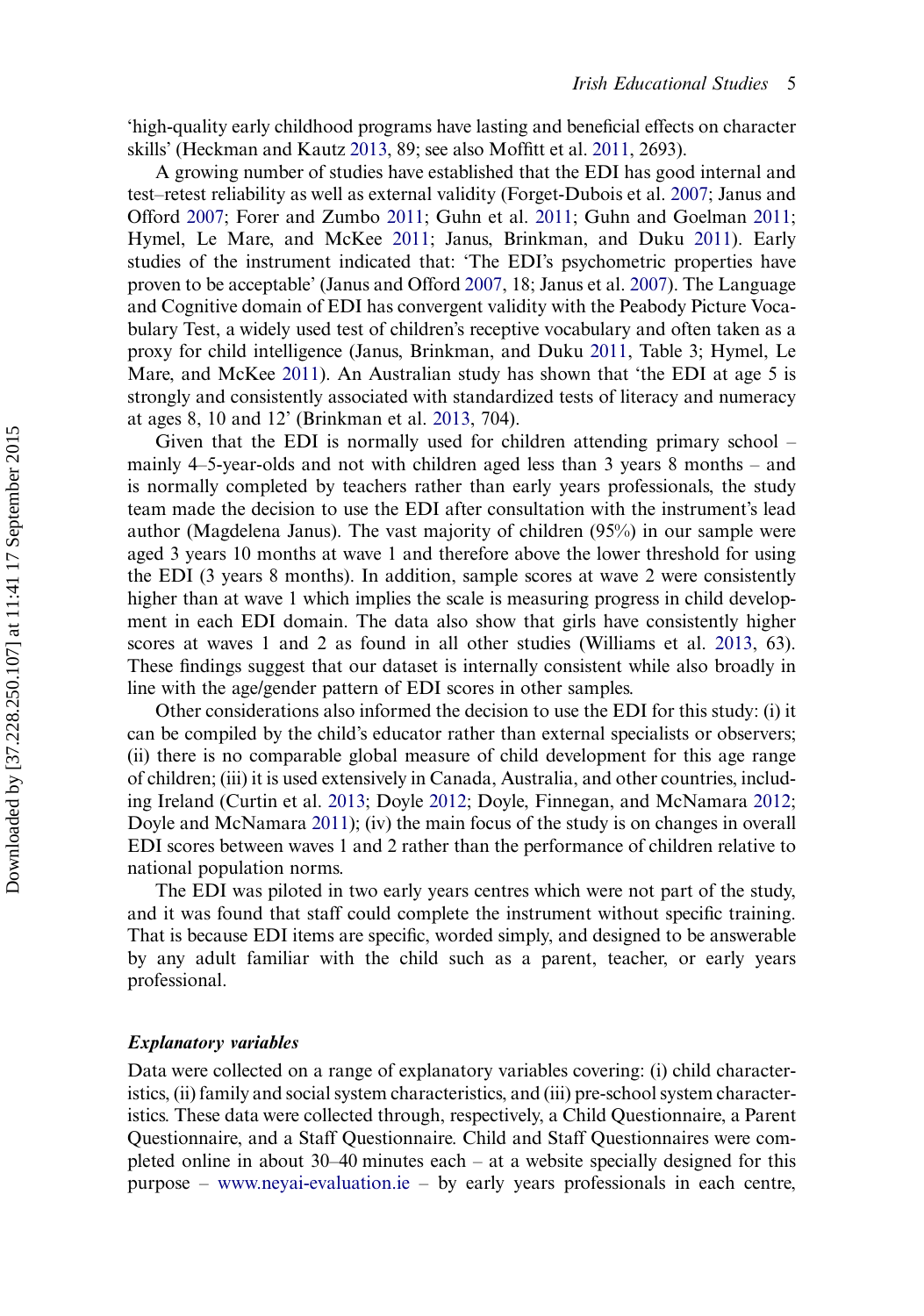# 6 K. McKeown et al.

excluding administrative and support staff. The Parent Questionnaire was completed by trained interviewers using a face-to-face interview with the child's mother which took place in the home or early years centre, or elsewhere if that was the mother's preference. All concepts were measured using standardised instruments which have been tried and tested, many of them also used in the Growing Up in Ireland (GUI) National Longitudinal Study of Children (Murray et al. [2011](#page-19-0)). A report on the concepts and measurements used in each questionnaire, as well as the full results of the study, are available (McKeown, Haase, and Pratschke [2014a,](#page-18-0) [2014b,](#page-18-0) [2014c](#page-18-0)).

The Child Questionnaire, which was completed by the staff member who worked directly with the child, collected data on the child's age, gender, and Non-English-Speaking Background (NESB), in addition to the EDI.

The Parent Questionnaire collected data on three core aspects of the family: social class, mother's well-being, and parent–child relationship. The concept of social class denotes the family's resources (material, social, and cultural) and comprises mother's education, occupation, and financial problems but also includes two other resources which are relevant to child development, notably the home learning environment and child's diet. Mother's well-being is based on four observed aspects of the person: self-esteem, life satisfaction, optimism, and positive affect. The parent–child relationship was based on how each parent relates to the child along three dimensions: conflict, dependency, and stress.

The Staff Questionnaire collected data on the background characteristics of staff (age, gender, and ethnicity), personal well-being, qualifications, experience in the early years sector, perceptions of work and workplace, staff–child and staff–parent relationships, and perceived quality of childcare centre.

#### Sample

The study is based on a sample of 448 children drawn from 70 early years centres which participated in the Free Pre-School Year and which also participated in a quality improvement programme, either NEYAI (49 centres) and Síolta QAP (21 centres). The sample of children was randomly selected from a list of all pre-school children in these centres. Parental consent was obtained for each child to participate in the study and for the parent to be interviewed. The sample includes children and parents from different social backgrounds but, on average, they were more disadvantaged by comparison with the national population as measured by the parents' education and degree of financial difficulty in making ends meet. The majority of centres were community-based providers, in both NEYAI (75%) and Síolta QAP (87%), unlike the generality of early years centres in Ireland which are private (74%); community-based providers also tend to be located in less-advantaged areas.

The sample of staff was based on all early years professionals in the selected centres but excluding staff in administration or support services. A total of 747 staff completed the Staff Questionnaire. This is equivalent to three quarters (76%) of all early years staff in those centres which is a relatively high response rate. Of the 747 staff who completed the Staff Questionnaire, 201 also completed the Child Questionnaire. Staff in NEYAI and Síolta QAP had somewhat higher levels of education compared to the early years sector as a whole, at Level 6 (41% compared to 37%) and Levels 7 and 8 (19% compared to 13%), but lower compared to the national population, at Levels 7 and 8 (26%) ([Table 2\)](#page-7-0).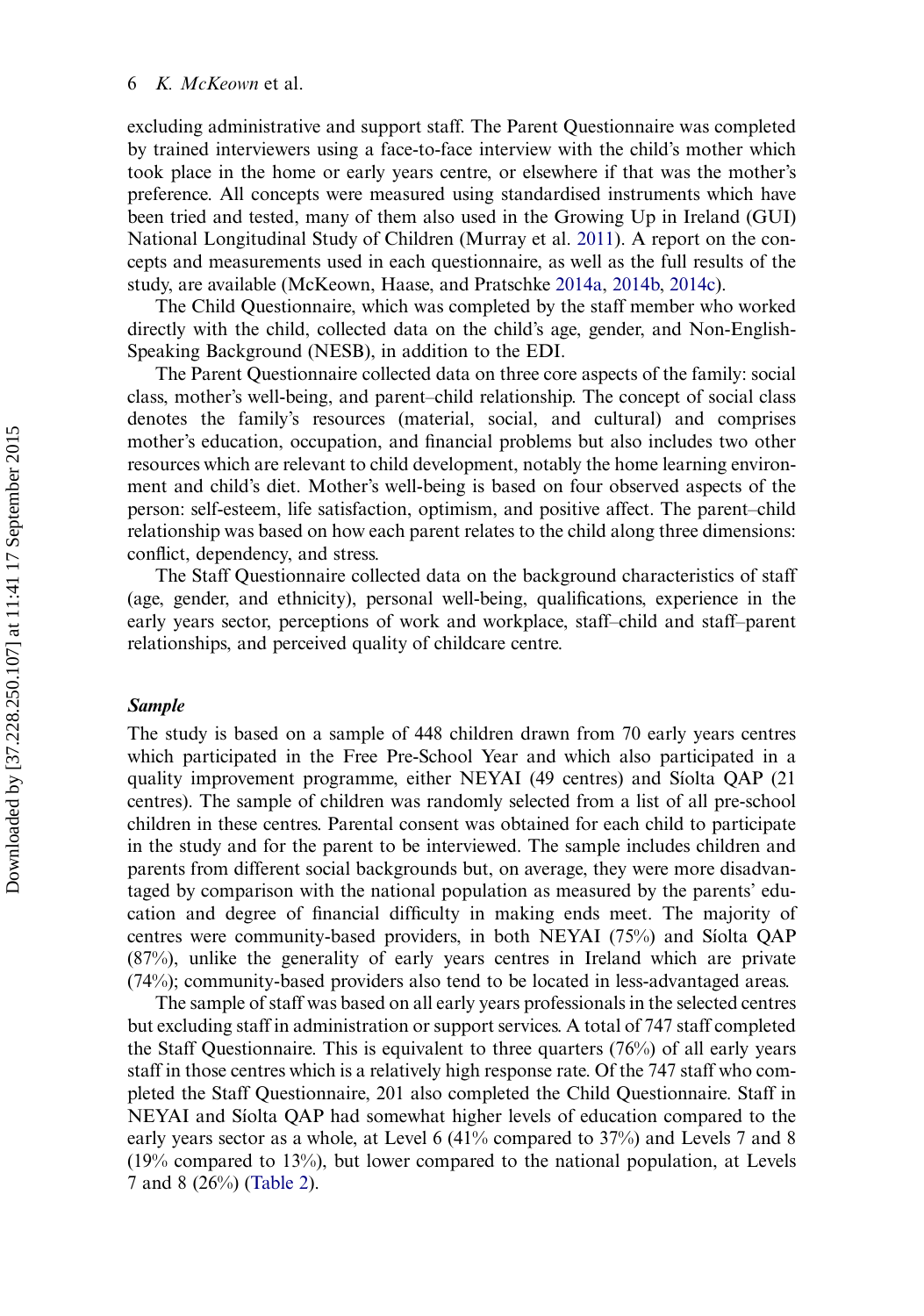| Category                           | $\%$ Lower<br>secondary<br>$level 1-4$ | $%$ Leaving<br>certificate<br>level 5 | $%$ 3rd level<br>non-degree<br>level 6 | $\%$ 3rd level<br>degree levels<br>7 and 8 | $\frac{0}{0}$<br>Total | N                |
|------------------------------------|----------------------------------------|---------------------------------------|----------------------------------------|--------------------------------------------|------------------------|------------------|
| <b>NEYAI</b>                       | 23                                     | 17                                    | 40                                     | 20                                         | 100                    | 258              |
| Síolta QAP                         | 17                                     | 22                                    | 44                                     | 18                                         | 100                    | 190              |
| All Projects                       | 21                                     | 18                                    | 41                                     | 19                                         | 100                    | 448              |
| Early Years<br>Sector <sup>a</sup> | 8                                      | 42                                    | 37                                     | 13                                         | 100                    | 12,838           |
| Ireland <sup>b</sup>               | 33                                     | 36                                    | 5                                      | 26                                         | 100                    | 2.9 <sub>m</sub> |

<span id="page-7-0"></span>Table 2. Highest level of education of professional staff in early years sector and in Ireland.

<sup>a</sup>Source: Pobal Annual Survey of the Early Years Sector 2012 (Pobal [2013](#page-19-0), 43). This refers to early years qualifications only and excludes non-accredited courses (2.8%) and courses accredited outside Ireland

 $(1.1\%)$ . Based on responses from 60% of centres  $(n = 12,838)$ . Note that '<Level 5' includes those with no qualifications in early years.<br><sup>b</sup>Source: Census of Population 2011 (CSO [2012a](#page-17-0), Table 18A). Based on those whose full-time education has

ceased and excludes those whose highest completed education is not stated.

Notes: In the National Framework of Qualifications, Levels 4 and 5 are equivalent to a Leaving Certificate; Level 6 is a third-level non-degree qualification; Levels 7 and 8 are a third-level degree qualification; Levels 9 and 10 are a third-level post-degree qualification.

There are approximately 4300 early years centres in Ireland, more than all firstlevel schools (3300) and second-level schools (723) combined. This study covers nearly 2% of these (70). The number of children in the Free Pre-School Year in Ireland in 2012 was around 66,000. This study covers less than 1% of these (448), over half in NEYAI (258), the remainder in Síolta QAP (190). Similarly, the estimated number of staff employed in the early years sector in Ireland is 21,000. This study covers nearly 4% of these staff (747) with about three quarters in the NEYAI sample (543) and one quarter in the Síolta QAP sample (204).

# Ethical considerations

The main ethical and legal considerations in the study involved obtaining parental consent and protecting the right of children, parents, and staff to privacy and confidentiality, as enshrined in the Data Protection Acts 1988 and 2003. With this in mind, the signed consent of each parent was obtained by early years staff before each child was assessed and before the parent's contact details were passed over to the study team in order to arrange and carry out the parent interview. The parent consent form explained the nature and purpose of the study and guaranteed that the parent's and child's privacy and confidentiality would be protected at all times. Staff consent was implied once a centre agreed to participate in the study and was further implied when staff completed the Staff and Child Questionnaires. In addition to consent, the study ensured privacy and confidentiality by using numerical identifiers on all questionnaires; no names or other personal identifiers were written on any of the questionnaires. All data collection, data entry, and data storage were based on these numerical identifiers so that personal information was never collected and stored with the research data, making it anonymous. All data derived from the questionnaires were stored on password-protected computers used exclusively by the study team.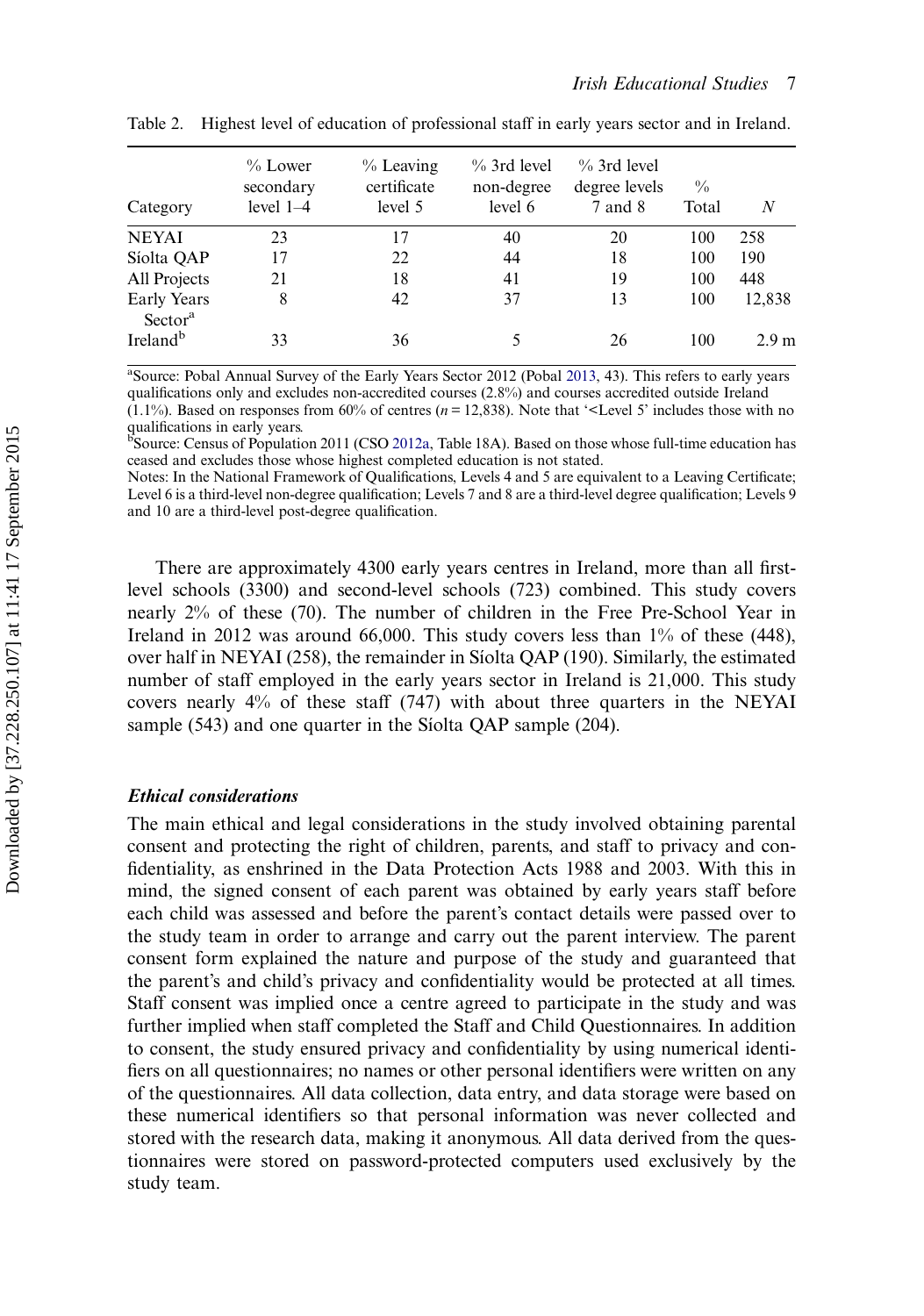#### 8 K. McKeown et al.

#### Data analysis

Data analysis involved four related components. First, descriptive statistics were generated which compared data from wave 1 and wave 2 in order to estimate the change in children's EDI scores during the Free Pre-School Year. Second, cross-tabulations, correlations, and ANOVA were carried out to identify associations between the outcome variable (children's EDI scores) and a range of potential explanatory variables; only explanatory variables which showed a statistically significant bivariate relationship with the outcome variable were considered for the subsequent multivariate analysis. Third, latent variable analysis was carried out on the physical, social, and emotional domains of the EDI. This revealed that these constitute a single latent concept which we refer to as social and emotional skills; this analysis is summarised in Figure 1. The domain of language and cognitive skills is treated as a separate construct. Fourth, structural equation modelling (SEM) was used to estimate the statistically significant influences on: (i) social and emotional skills and (ii) language and cognitive skills. These models, summarised in [Figures 2](#page-9-0) and [3](#page-9-0), were estimated using EQS 6.1 Structural Equation Modelling Software, and are well-fitting models judged by a range of fit indices and diagnostic tests [CFI (Comparative Fit Index) equal to or greater than 0.95 and an SRMR (Standardised Root Mean Square Residual) equal to or less than 0.07]. The models include two types of explanatory variables: multi-dimensional latent constructs (notably social class, mother's well-being, parent–child relationship, and staff commitment summarised in [Figure 4](#page-10-0)) which are represented by the oval shape, and individual



Figure 1. Measurement model for social and emotional skills. Note: Factor loadings are unstandardised and constrained to be equal across waves 1 and 2. \*Statistically significant ( $p < .05$ ).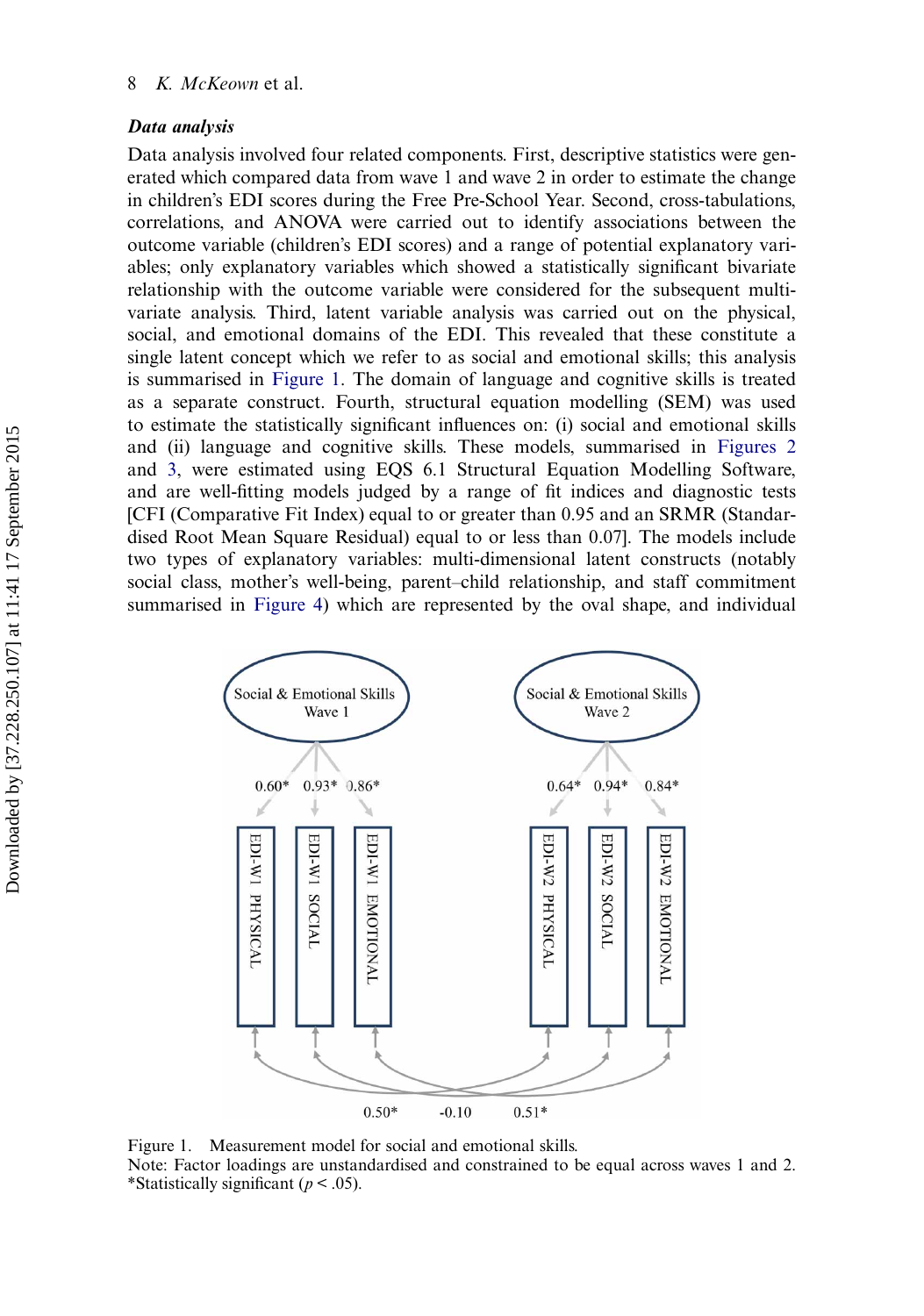<span id="page-9-0"></span>

Figure 2. Structural equation model of influences on children's social and emotional skills. (i) Childcare = duration of childcare prior to Free Pre-School Year. (ii) NESB = Non-English-Speaking Background. (iii) Support = Parent's Support Network. (iv) Negative Affect = Staff Negative Affect. W1, Wave 1. W2, Wave 2. \*Statistically significant ( $p < .05$ ). Notes:  $\chi^2$  = 578 (363 df); CFI = 0.95; SRMR = 0.05; RMSEA = 0.04.



Figure 3. Structural equation model of influences on children's language and cognitive skills. (i) Childcare = duration of childcare prior to Free Pre-School Year. (ii) NESB = Non-English-Speaking Background. (iii) Support = Parent's Support Network. (iv) Negative Affect = Staff Negative Affect. W1 = Wave 1. W2 = Wave 2. \*Statistically significant ( $p < .05$ ). Notes:  $\chi^2$  = 578 (363 df); CFI = 0.95; SRMR = 0.05; RMSEA = 0.04.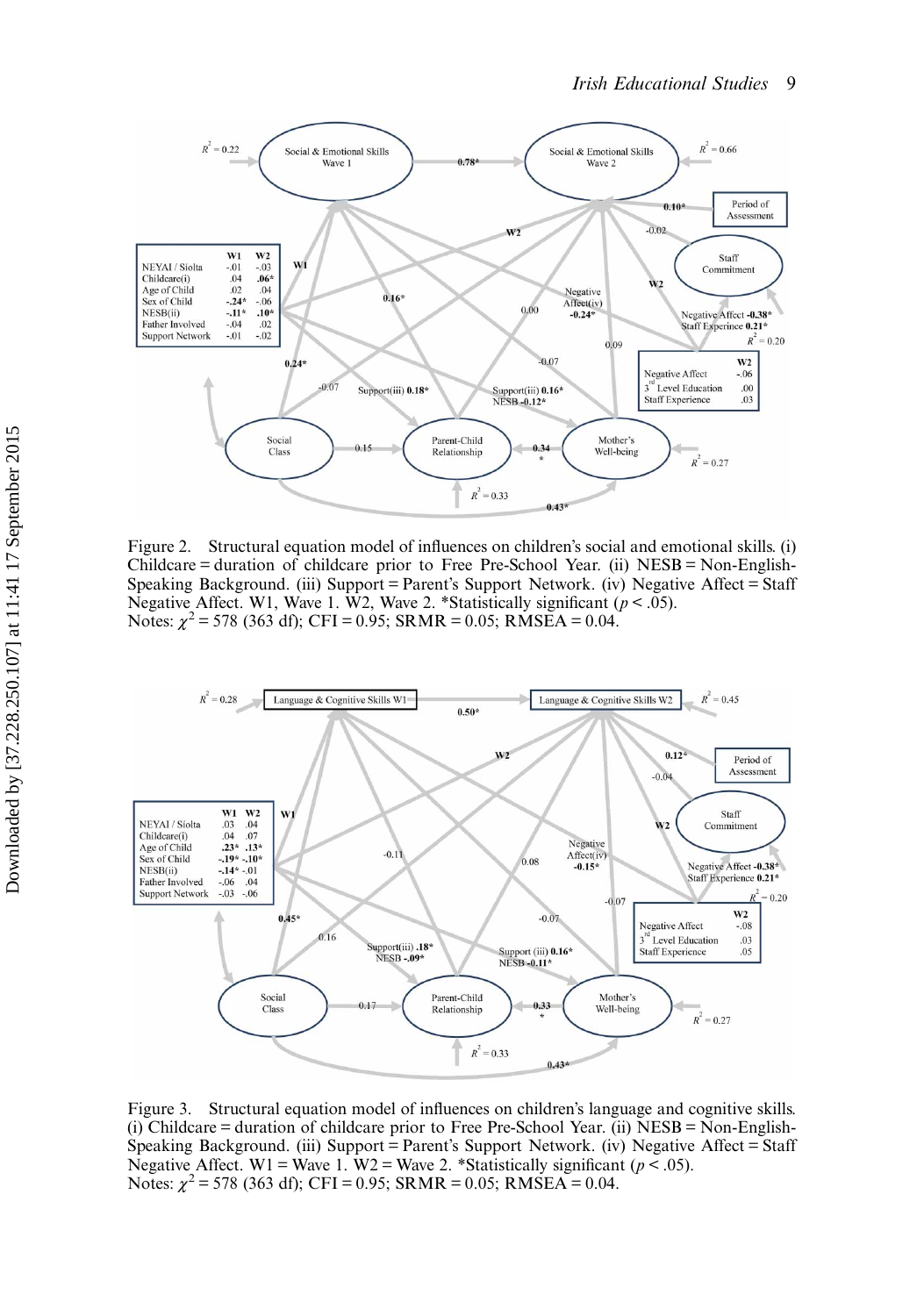<span id="page-10-0"></span>

Figure 4. Measurement models for latent concepts used in analysis.

constructs (notably child's age, gender and NESB; NEYAI/Síolta QAP; duration of childcare) which are represented by the rectangular shape. The results are expressed as standardised coefficients which indicate the unique influence of each variable when all other influences are taken into account. A simplified synopsis of all results is presented in [Figure 5.](#page-11-0)

Overall, the amount of variance explained (denoted by  $R^2$ ) at wave 1 is 22% in social and emotional skills and 28% in language and cognitive skills, similar to that found in other studies (Melhuish et al. [2001,](#page-18-0) 25). A substantially larger amount of variance in wave 2 scores is explained (66% for social and emotional skills, 45% for language and cognitive skills) on account of the relative stability of scores over time. The amount of variance explained at wave  $1 -$  the time when children entered the Free Pre-School Year – draws attention to the fact that relatively little is known about what influenced the child's development up to that point. This is due to the absence of data from earlier stages of the child's life, particularly 'person characteristics' of the child and parents (Bronfenbrenner and Morris [2006,](#page-16-0) 810–813) as well as the 'proximal processes' (Bronfenbrenner and Morris [2006,](#page-16-0) 797–798) which connect them. Comprehensive data of this type are difficult to collect and, for that reason, is rarely collected, even in well-funded longitudinal studies. As Bronfenbrenner observed: 'Most developmental research treats the cognitive and socio-emotional characteristics of the person as dependent variables; that is, as measures of developmental outcomes. Far less often are such characteristics examined as precursors and producers of later development' (Bronfenbrenner and Morris [2006](#page-16-0), 810).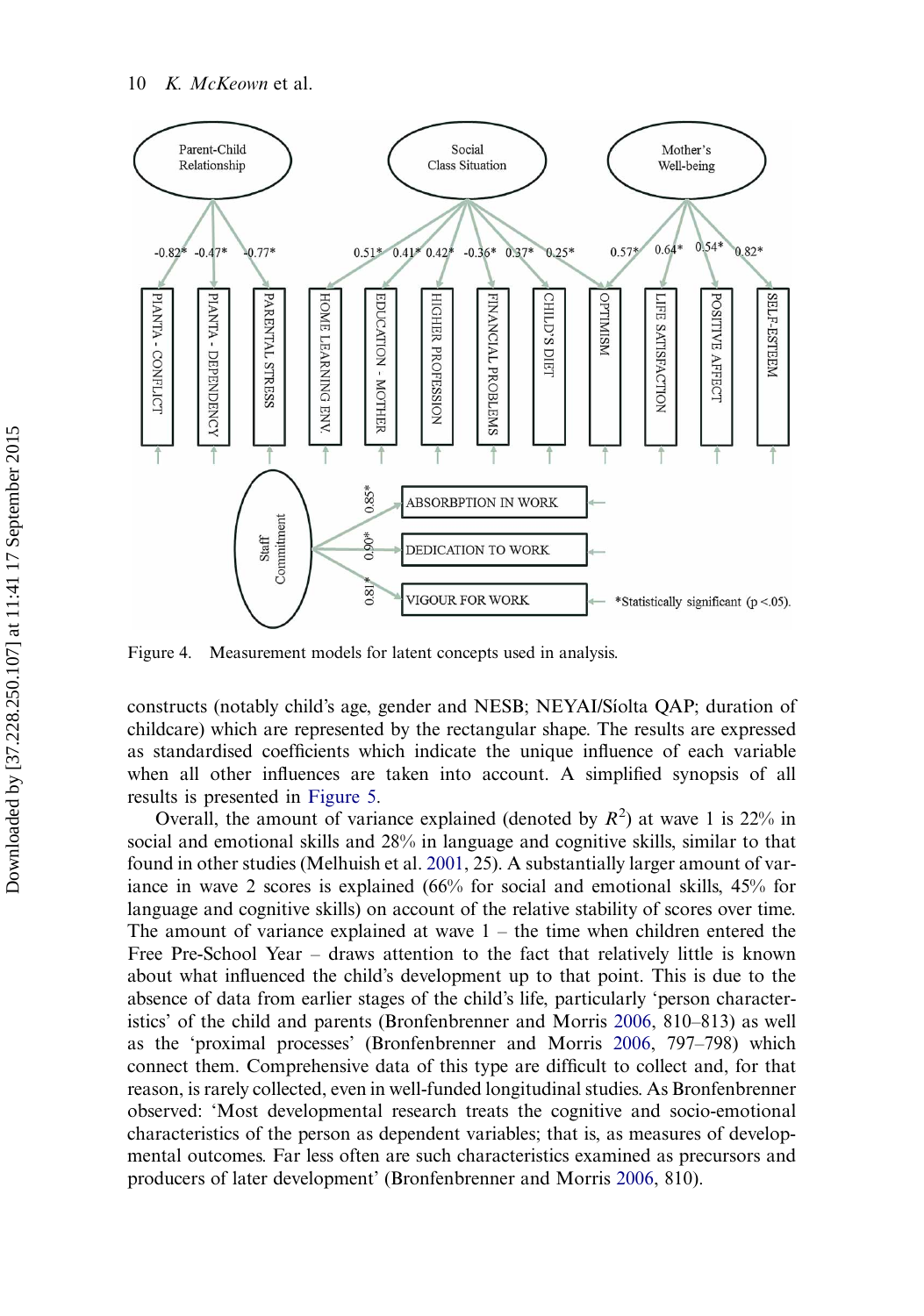<span id="page-11-0"></span>

Figure 5. Summary of influences on child outcomes during Free Pre-School Year. NESB = Non-English-Speaking Background. Arrows denote the direction of influence.

# Limitations

The sample was based on centres participating in two quality improvement programmes – NEYAI and Síolta QAP – which are not representative of centres, children, or staff in the Free Pre-School Year. This means that the results cannot be extended directly to the wider population of children participating in the Free Pre-School Year. Other limitations with the research design should also be noted. First, the effective sample of 448 children, with matched data on parents and staff, is relatively small when considering the range of influences on which data were collected, thus limiting the power to identify statistically significant relationships. Second, there is no 'control group' of children, staff, or centres to evaluate the impact of the Free Pre-School Year on this cohort of children – or indeed the impact of NEYAI or Síolta QAP – by comparison with 'doing nothing'. The reason for this is simple: in order to establish a 'control group' a process of random allocation is necessary and this was precluded by the way these programmes were set up. Third, most of the data used in the evaluation are based on self-report by parents and staff as well as staff assessments of children. This is an appropriate and tried-and-tested method of measurement, particularly where it involves instruments whose validity and reliability have been well established, as in this study. Nevertheless, these instruments cannot provide the type of insight and independent perspective that comes from direct expert observation of quality in an early years setting, such as observing the interactions between staff and children within each setting, but this would have required a much larger research budget. Finally, data on parents were collected from mothers only and were based on the consideration that, since only one parent could be interviewed, for consistency this should be the mother, particularly since oneparent households are more likely to be headed by a mother. This is a well-established convention but the consequence of excluding fathers is recognised in terms of not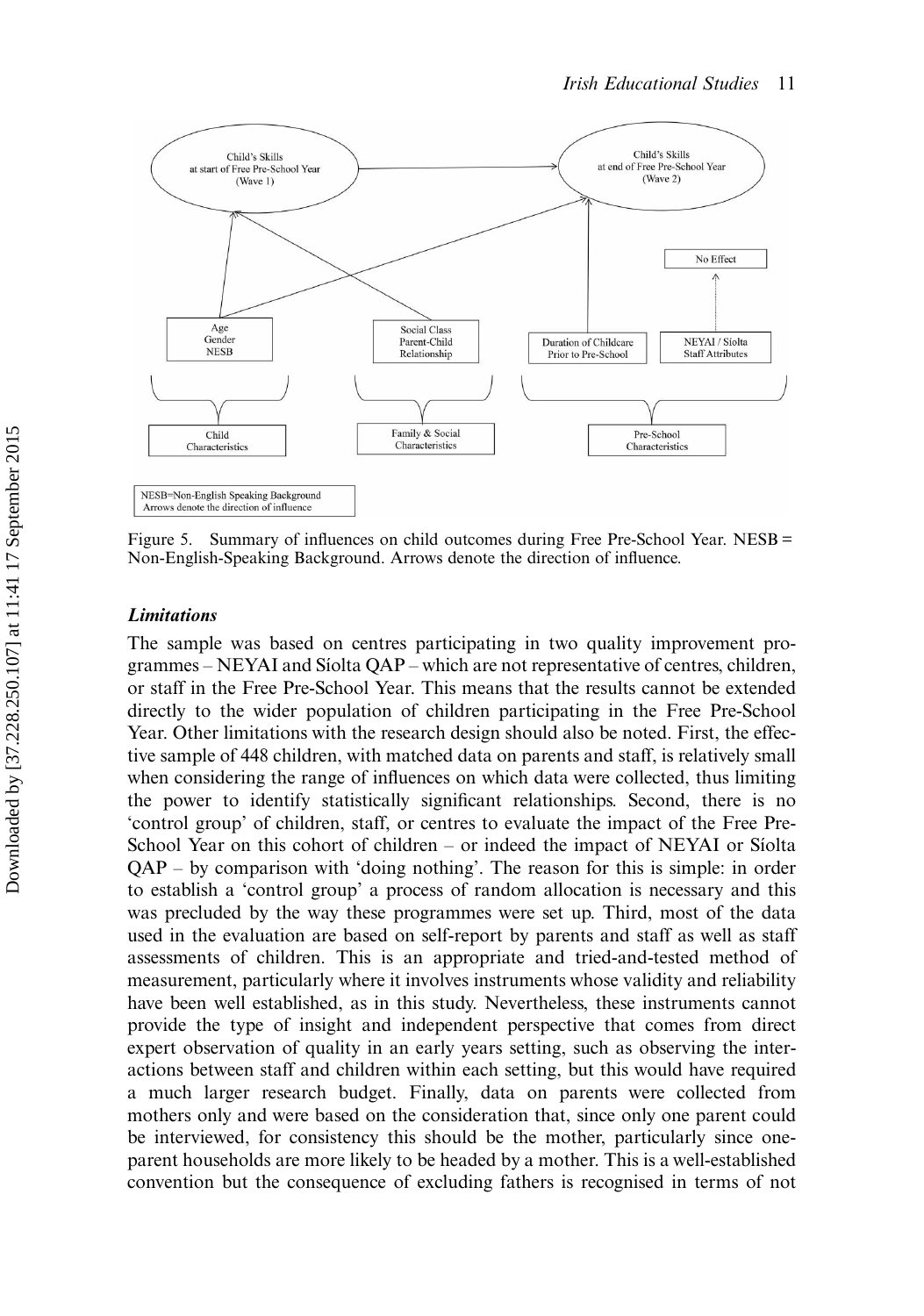giving visibility to their role in the lives of children and families bearing in mind that a growing body of research shows that fathers and mothers 'influence their children in similar rather than dissimilar ways' (Lamb and Tamis-Lemonda [2004,](#page-18-0) 10–11; see also McKeown, Ferguson, and Rooney [1998](#page-18-0); McKeown [2001a,](#page-18-0) [2001b\)](#page-18-0).

# **Results**

There are three core findings of the study. First, children's social and emotional skills and, to a lesser extent, their language and cognitive skills are relatively stable over time, as indicated by the correlation between scores at waves 1 and 2 (.78 and .50, respectively). This means that children with more or better skills at the beginning of the study period tended to have more or better skills at the end of this period, whilst those with weaker skills at the beginning tended to remain in a weaker position at the end of the study period. This happens because the broad parameters on a child's progress during the Free Pre-School Year, in this cohort of children, have already been set by the child's development during the previous 3–4 years.

Second, child characteristics (notably age, gender, and NESB) as well as family and social system characteristics (notably social class) are the largest measured influences on child development in this cohort of children. Specifically, social class is the single biggest influence on the child's skills at wave 1, both social and emotional skills (.24) and language and cognitive skills (.45). The pre-school system also influenced child outcomes, but to a considerably lesser extent. The results in [Figures 2](#page-9-0) and [3](#page-9-0) indicate that the amount of time spent by a child in an early years centre prior to wave 1 is a statistically significant influence on the child's progress in social and emotional skills (.06); there is also a positive influence on progress in language and cognitive skills but it is just below the threshold of statistical significance (.07). This is an important result and shows that the amount of time spent in an early years centre, prior to the Free Pre-School Year, had a small but beneficial effect, proportional to the time spent there. On average, these children spent more than twice as long in an early years centre prior to the Free Pre-School Year (15 months) compared to the time spent in the Free Pre-School Year (7 months).

The finding that child and family characteristics are much larger influences on child development compared to early years services is not surprising and is consistent with established theory and evidence. Child and family influences are present from the child's birth whereas the Free Pre-School Year, for example, represents about 3% of the child's entire waking life up to that point. This does not imply that early years services are not important, and indeed have particular importance for children whose development may be vulnerable precisely because of family and social circumstances. However, it does imply that in order to understand what happens during the Free Pre-School Year, based on the experience of this cohort of children, requires one to look at all significant influences on child outcomes and not just those in the preschool system. Further analysis also revealed that the amount of time spent by a child in an early years centre prior to the Free Pre-School Year was positively correlated with social class, which suggests that children from more advantaged social class backgrounds may also have stronger skills, possibly because they spend more time in an early years centre. This finding has wider significance since the association between social class and uptake of early years services has also been found in the 3-year-old cohort of the GUI (Williams et al. [2013](#page-19-0), 95) and in the 15-year-old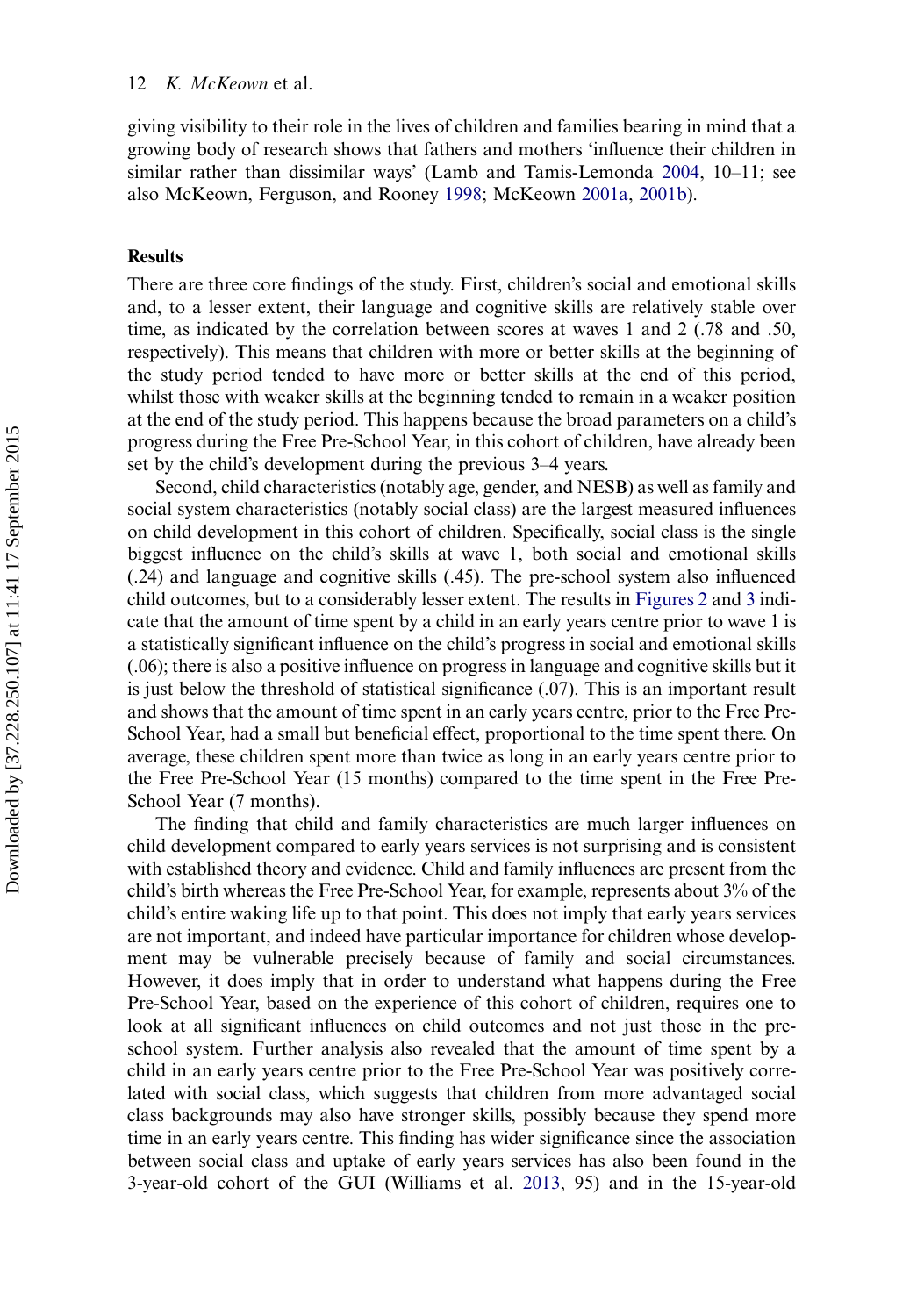cohort who participated in Ireland's PISA 2012 assessments (Perkins et al. [2013](#page-19-0), xvi; see also OECD [2010a](#page-19-0), 98, [2013a,](#page-19-0) [2013b\)](#page-19-0).

Third, the study found significant gaps between the skills of children at wave 1, both in social and emotional skills and in language and cognitive skills. For the most part, these gaps remained unchanged during the Free Pre-School Year (since the direction of the coefficient is the same at wave 1 and wave 2) or even widened (since the size of the coefficient increased between wave 1 and wave 2); the only exception to this pattern is NESB children, discussed below. Given that a successful preschool system is one which improves outcomes for all pre-school children, while simultaneously narrowing the gap in outcomes between children, this is an important result. As indicated, the economic rationale for investment in early years services rests on improving overall child outcomes, especially for disadvantaged children, plus the additional benefits of 'closing the gap' in outcomes between children. This does not imply that the Free Pre-School Year may not have been a good investment for this cohort of children, or that it may not have a positive impact on disadvantaged children, since that cannot be determined from this study. However, it suggests that, as currently organised, the Free Pre-School Year did not contribute significantly to reducing the gaps in skills within this cohort of children.

It is important to see these findings in the wider context of research on school systems generally and not just pre-school systems. Within that wider field of research, much of the variance in child outcomes across school systems generally is explained by attributes of the child and the child's background rather than school systems, as in this study. This emerges clearly from international studies such as PIRLS and TIMMS (Cosgrove and Creaven [2013,](#page-17-0) 217) and PISA (OECD [2010a](#page-19-0), 27). In light of this, the finding in this study that no attribute of the pre-school system – apart from duration in an early years centre prior to the Free Pre-School Year – is associated with better outcomes for children is not as surprising as might first appear. It is also worth recalling that 'absence of evidence is not evidence of absence' which in this context means that, just because significant impacts of the pre-school system were not been identified does not mean they do not exist; it only means that the study was unable to detect them, possibly due to the small sample size or the absence of direct observation of quality in the pre-school settings. This also underlines why the study's limitations, enumerated above, need to be borne in mind.

One additional finding is worth noting. A substantial minority of children in the sample (15%) were from NESB backgrounds. This is not unexpected given that in 2010, for example, there were 75,000 children born in Ireland with over 20% of them to mothers not themselves born in Ireland (CSO [2012b,](#page-17-0) 24). In this study, a child is defined as NESB where the mother's first language is not English (excluding mothers whose first language is Irish). Children with NESB had weaker social and emotional skills (−.11) and weaker language and cognitive skills (−.14) at wave 1, similar to a finding in the GUI cohort of 3-year-old children (Williams et al. [2013](#page-19-0), 65). However, the gap in social and emotional skills narrowed during the Free Pre-School Year (.10) but the differential in language and cognitive skills remained unchanged (−.01). It is clear therefore that significant progress was made by NESB children in their social and emotional skills, pointing to a strong integrative effect of the Free Pre-School Year for this cohort of children, while also pointing to residual language and cognitive difficulties associated with this background.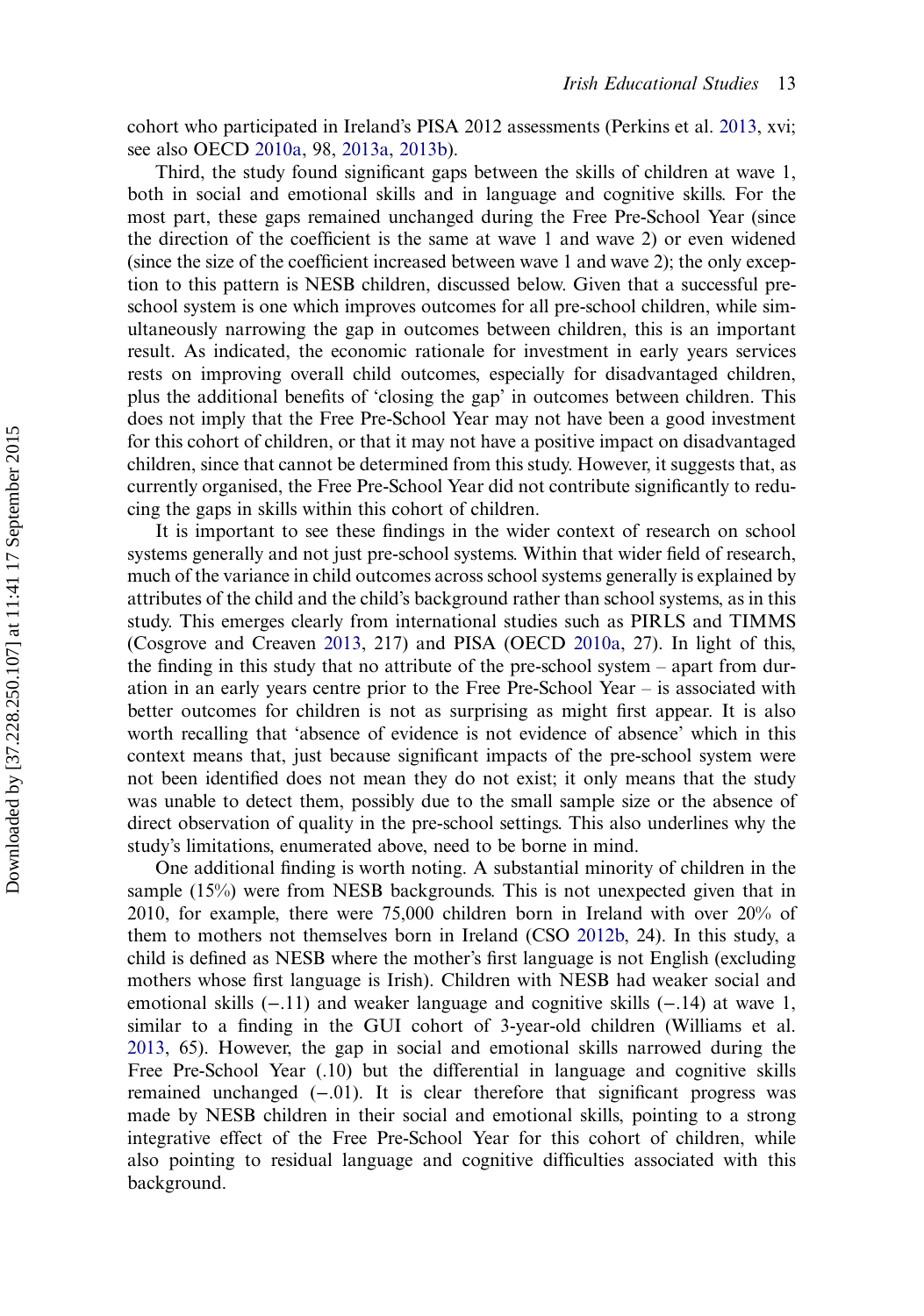### Implications

The introduction of a universal Free Pre-School Year in 2010 is widely regarded as a success since the vast majority of parents (around 95%) have been enrolling their eligible children. One of the consequences of that decision is that it is no longer possible to assess the impact of the Free Pre-School Year by comparison with doing nothing or doing something different, since it would be extremely difficult to draw a matched sample of children who do not attend the Free Pre-School Year. The present study therefore cannot directly assess the impact of the Free Pre-School Year. It is true that the decision to introduce a Free Pre-School Year is well supported by evidence, much of it cited in the introduction to this article, which shows that pre-school education produces beneficial and lasting effects on children, but only if it is high quality, multi-year, and preferably accompanied by additional support services for vulnerable families. As is well known, the existing Free Pre-School Year is not a multiyear programme, it does not meet the same standards of quality found in landmark studies of effective pre-school programmes such as Perry and Abecedarian (Heckman and Kautz [2013,](#page-17-0) 44–47; see also Heckman, Pinto, and Savelyev [2013](#page-17-0)), and additional support services for vulnerable families are not a routine part of the programme.

A robust finding of the study is that social class is the single biggest influence on the skills of this cohort of children at the start of the Free Pre-School Year and, by implication, on their progress during that year. As a result, class-related disparities in skills were already well established before the Free Pre-School Year started and remained comparatively stable throughout this period. In light of this finding, it is worth drawing attention to the concept and measurement of social class used in the study since it represents an extension of conventional measures of poverty and disadvantage to reflect more adequately the multifaceted nature of social class and how child poverty affects child development (CSO [2012c;](#page-17-0) Department of Children and Youth Affairs [2012\)](#page-17-0). Child poverty means lacking any of the resources necessary for child development which are social, cultural as well as material. It is obvious that a family's financial resources are important (including the education and employment of parents) but, as numerous studies have shown, so too is the home learning environment (Hart and Risley [1995](#page-17-0), [2003](#page-17-0); Melhuish et al. [2008;](#page-18-0) Melhuish [2010,](#page-18-0) 67; Cosgrove and Creaven [2013](#page-17-0), 201; Curtin et al. [2013,](#page-17-0) 6; Fernald, Marchman, and Weisleder [2013](#page-17-0), 234; Williams et al. [2013,](#page-19-0) 64–65) and the child's diet (Williams et al. [2009](#page-19-0), 63, [2013](#page-19-0), 37) and as well as the quality of interactions within the family. Poverty in this wider understanding gives rise to disparities in social and emotional skills and language and cognitive skills that were evident in this study when children started the Free Pre-School Year. Understanding the pervasive influence of social class on child outcomes therefore is an essential step towards improving outcomes for children. It is also an essential step in developing services for children – including the targeting of services at children in vulnerable families right from the start of the child's life – and needs to take full account of the impact which lack of resources (in this wider sense) has on child development.

A further strength of the concept of social class presented here is its inter-generational character. The child's environment is simultaneously the parent's environment. That is why mother's education, occupation, and financial difficulties are integral parts of the shared family environment. This inter-generational aspect helps to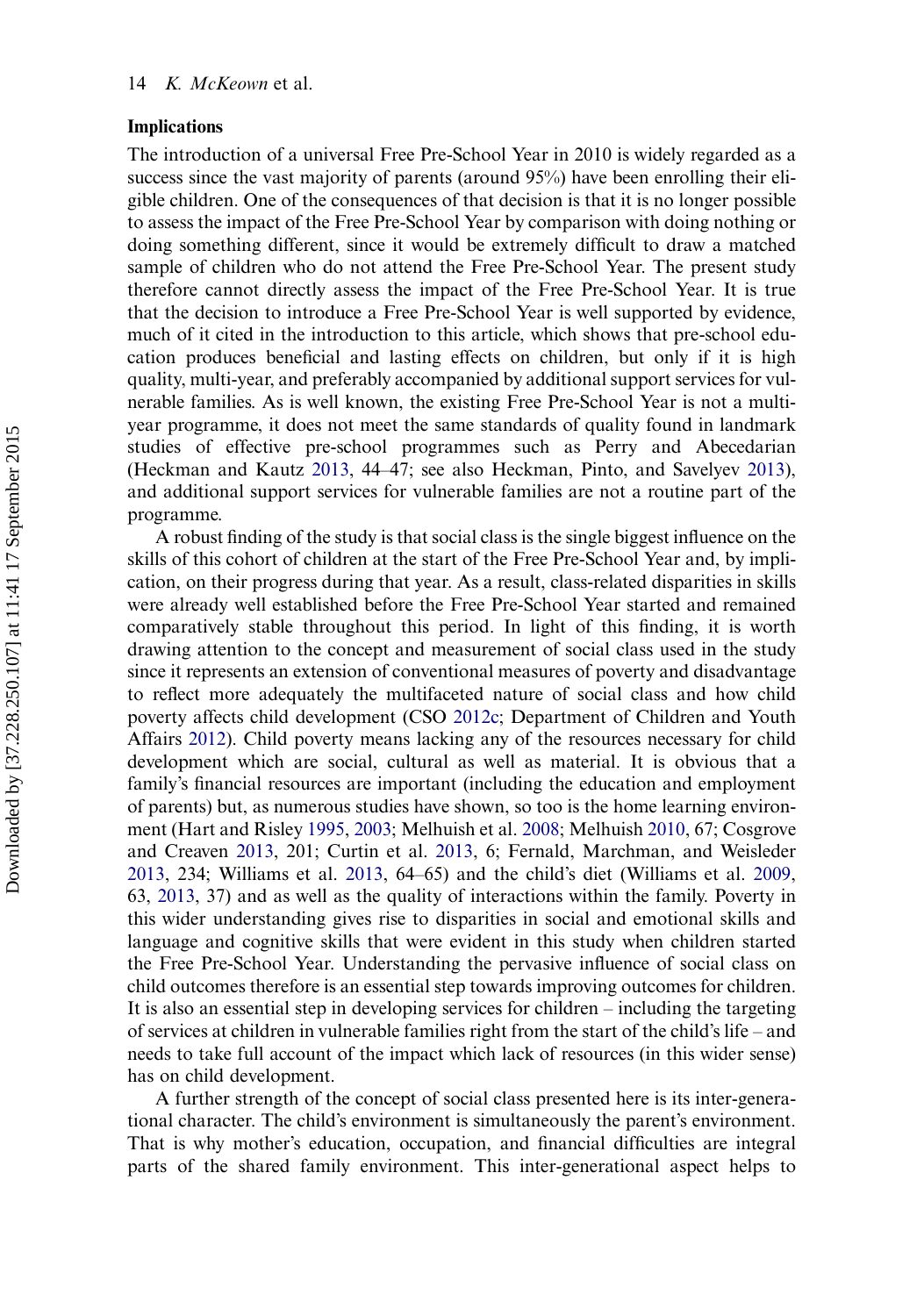explain why children with weaker skills are more likely to have parents who also have weaker skills. By implication, it suggests that improving outcomes for children will also involve improving the levels of education, employability, and incomes of vulnerable parents.

The findings of the study, which are consistent with a larger body of international and Irish evidence on pre-school and school systems, suggest that the Free Pre-School Year in 2012/13 did not have the capacity to significantly reduce class-related disparities in this cohort of children. That is because child development is incremental, which implies that early advantages (and disadvantages) tend to be reproduced and even reinforced by universal interventions alone. It is likely that considerable staff skills will be required to address these disparities as well as additional complementary initiatives which are targeted at more vulnerable families. That is also the conclusion of a recent review of early childhood programmes in the USA:

The consistently replicated finding that parent characteristics typically explain a greater proportion of the variance in child outcomes than the measured impacts of program variables highlights the need for new intervention strategies that focus more explicitly on strengthening the capabilities of parents and other caregivers. The concept of a two-generation approach to children and families experiencing significant adversity is thus particularly ripe for creative rethinking that moves beyond a simple call for enhanced coordination among the "silos" that separate child-focused and adult-focused services. In short, the need for innovation is compelling and the potential generativity of an expanded definition of evidence that includes advances in the developmental sciences is enormous. (Shonkoff and Fisher [2013,](#page-19-0) 1636)

It is easily forgotten that the Free Pre-School Year, although it comes relatively early in the life of a child, is not early in terms of child development. That is why, as observed in a recent edition of Science, 'age 4 cannot be characterized as "early" with respect to brain development' (Shonkoff [2011](#page-19-0), 983). This supports the case for earlier intervention, particularly where a child's family circumstances are not conducive to normal healthy development. It also underlines why improving child outcomes and reducing socially generated gaps in child outcomes cannot be the sole responsibility of Ireland's early years system, even if it has a substantial and potentially more important role to play.

Given that the economic case for pre-school is typically built on landmark studies which show a return on investment from high-quality, multi-year, pre-school programmes, the results of this study suggest that the Free Pre-School Year will deliver the economic returns found elsewhere if, but only if, the investment is sufficient to produce a similar high-quality, multi-year, pre-school programme with additional targeting of resources at more vulnerable families. In other words, all the evidence indicates that further investment and improvement is required to create a more successful early years system in Ireland in order to improve outcomes for all children while simultaneously narrowing the gap in outcomes between children.

#### Future research

The Expert Advisory Group on the Early Years Strategy [\(2013](#page-17-0), 19) noted the absence of comprehensive data on quality in early years services in Ireland and made a recommendation to: 'carry out a baseline audit of the quality of early care and education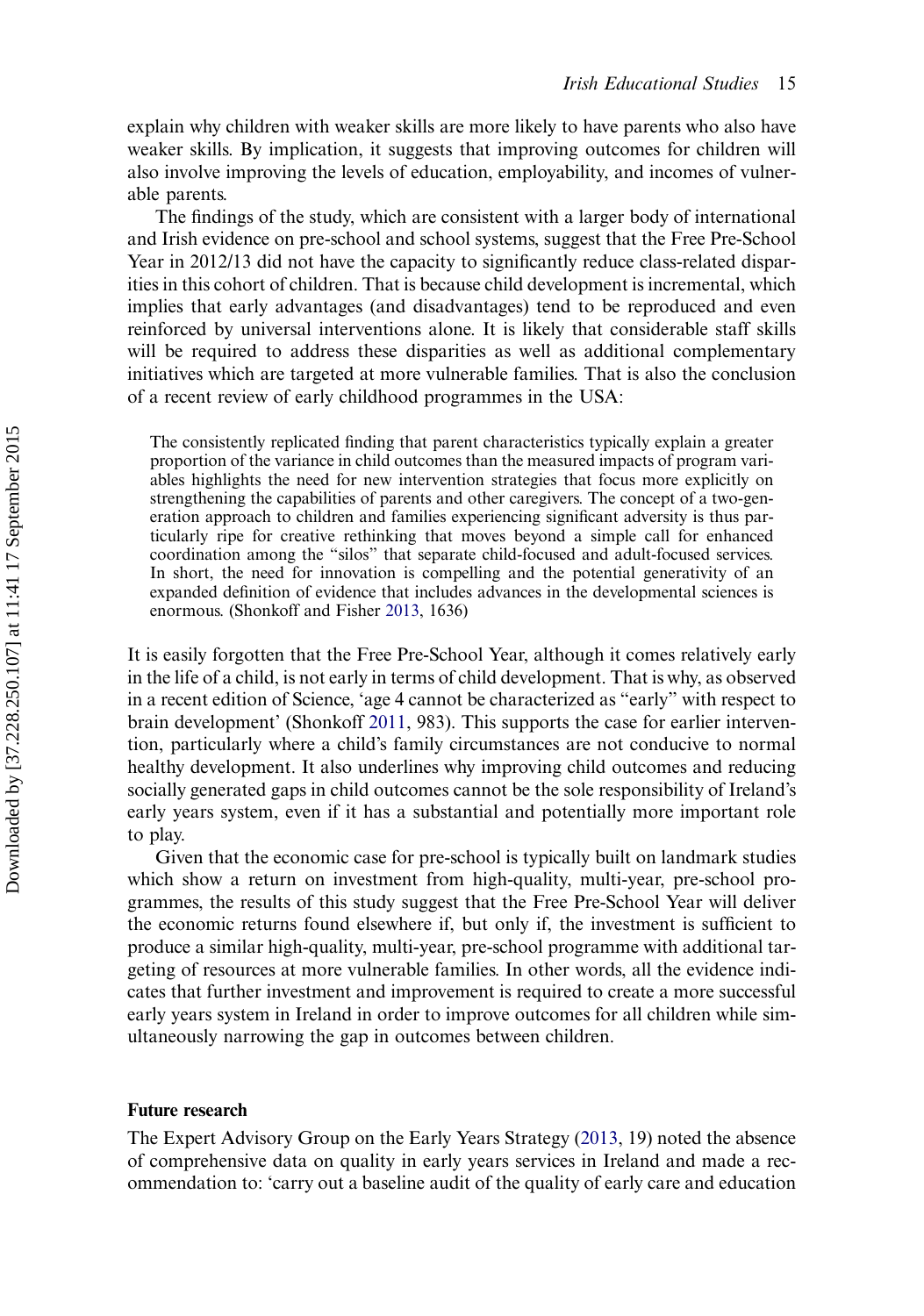<span id="page-16-0"></span>services immediately'. It is worth adding that there is also an absence of comprehensive data on the outcomes of pre-school and early years services generally and, since quality is the means to better outcomes, both research gaps need to be filled simultaneously. In other words, the measurement of quality should be linked to the measurement of outcomes, particularly for children in the Free Pre-School Year.

Taking a wider perspective on the evidence-base that is required to support the development of early years services, it is clear that continuous national assessment of the Free Pre-School Year is essential. This will require a much larger sample than this study, one which is representative of the entire population in question, and a longitudinal design over a longer period. In addition to collecting new data, there is also need to do further analysis of existing datasets like GUI. Specifically, a full SEM analysis of the GUI infant cohort – based on a merged dataset of over 8000 children at age 9 months (wave 1), 3 years (wave 2), and 5 years (wave 3) – would generate evidence and insight on all influences on child outcomes, including the role of early years services; this could be done with greater robustness and precision than has been possible with the relatively small sample used in this study.

#### Acknowledgements

The authors acknowledge the funding partners which supported the study as part of the National Early Years Access Initiative (2011–2014): Atlantic Philanthropies, Mount Street Club Trust, Department of Children and Youth Affairs, Department of Education and Skills, Pobal. The comments of an advisory committee to the study are acknowledged: Tony Crooks, Marjorie Smith, Áine Hyland, Bernie McDonnell, and Gail Birkbeck. The authors also acknowledge comments by the editor and referees on an earlier draft of the article.

# Disclosure statement

No potential conflict of interest was reported by the authors.

### Notes on contributors

Kieran McKeown created the study, wrote the research manual, designed the questionnaires and sampling procedures, supervised data collection and wrote the reports including this article.

Trutz Haase advised on sampling procedures, managed data collection and datasets, carried out statistical analysis and advised on the interpretation of results.

Jonathan Pratschke carried out statistical analysis, advised on the interpretation of results and contributed to writing the reports. All authors read and approved the final manuscript.

### **References**

Alberts, B. 2011. "Getting Education Right." Science 333: 919.

Brinkman, S., T. Gregory, J. Harris, B. Hart, S. Blackmore, and M. Janus. 2013. "Associations Between the Early Development Instrument at Age 5, and Reading and Numeracy Skills at Ages 8, 10 and 12: A Prospective Linked Data Study." Child Indicators Research 6: 695–708.

Bronfenbrenner, U., and P. Morris. 2006. "The Bioecological Model of Human Development." In Handbook of Child Psychology, Vol. 1: Theoretical Models of Human Development, edited by R. M. V. Lerner, W. Damon, and R. M. S. Lerner, 793–828. Hoboken, NJ: Wiley.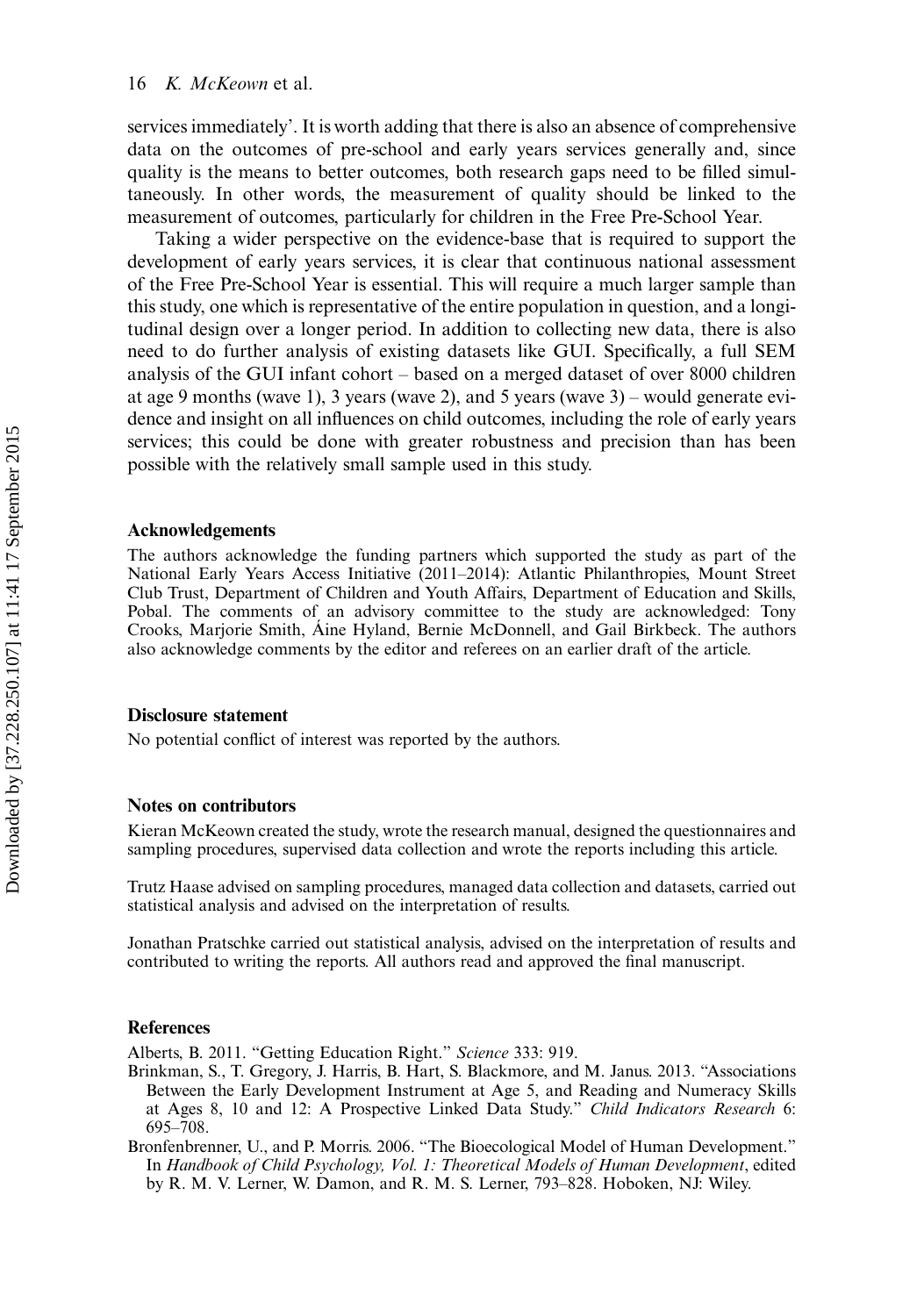- <span id="page-17-0"></span>Cosgrove, J., and A. M. Creaven. 2013. "Understanding Achievement in PIRLS and TIMMS." In National Schools, International Contexts: Beyond the PIRLS and TIMSS Test Results, edited by E. Eivers, and A. Clerkin, 201–227. Dublin: Educational Research Centre.
- CSO. 2012a. Census 2011 Results: This Is Ireland. Highlights from Census 2011, Part 2, June. Dublin: Stationery Office.
- CSO. 2012b. Report on Vital Statistics 2010, November. Dublin: Stationery Office.
- CSO. 2012c. Survey of Income and Living Conditions in 2010, March. Dublin: Stationery Office.
- Curtin, M., J. Madden, A. Staines, and I. Perry. 2013. "Determinants of Vulnerability in Early Childhood Development in Ireland: A Cross-Sectional Study." BMJ Open 3: e002387. [doi:10.](http://dx.doi.org/10.1136/bmjopen-2012-002387) [1136/bmjopen-2012-002387](http://dx.doi.org/10.1136/bmjopen-2012-002387)
- Department of Children and Youth Affairs. 2012. State of the Nation's Children Ireland 2012, December. Dublin: Government Publications.
- Department of Education and Skills. 2011. Statement of Strategy 2011–2014. Dublin: Department of Education and Skills.
- Department of Education and Skills. 2013. Final Report on the Development and Implementation of the Síolta Quality Assurance Programme, Early Years Education Policy Unit. Dublin: Department of Education and Skills.
- Doyle, O. 2012. Report on Children's Profile at School Entry 2008–2011. March, Geary WP2011/ 08. Dublin: UCD Geary Institute.
- Doyle, O., S. Finnegan, and K. McNamara. 2012. "Differential Caregiver and Teacher Ratings of School Readiness in a Disadvantaged Community." European Early Childhood Education Research Journal 20 (3): 371–389.
- Doyle, O., and K. McNamara. 2011. "Breaking the Cycle of Deprivation: An Experimental Evaluation of an Early Childhood Intervention. Barrington Lecture 2011–12." Journal of the Statistical and Social Inquiry Society of Ireland XLI: 92–111.
- Expert Advisory Group on the Early Years Strategy. 2013. Right from the Start: Report of Expert Advisory Group on the Early Years Strategy. Dublin: Government Publications.
- Fernald, A., V. A. Marchman, and A. Weisleder. 2013. "SES Differences in Language Processing Skill and Vocabulary are Evident at 18 Months." Developmental Science 16 (2): 234–248.
- Forer, B., and B. Zumbo. 2011. "Validation of Multilevel Constructs: Validation Methods and Empirical Findings for the EDI." Social Indicators Research 103 (2): 231–265.
- Forget-Dubois, N., J. P. Lemelin, M. Boivin, and G. Dionne. 2007. "Predicting Early School Achievement with the EDI: A Longitudinal Population-Based Study." Early Education and Development 18 (3): 405–426.
- Frawley, D. 2014. "Combating Educational Disadvantage Through Early Years and Primary School Investment." Irish Educational Studies 33 (2): 155–171.
- Guhn, M., and H. Goelman. 2011. "Bioecological Theory, Early Child Development and the Validation of the Population-Level Early Development Instrument." Social Indicators Research 103 (2): 193–217.
- Guhn, M., B. Zumbo, M. Janus, and C. Hertzman. 2011. "Validation Theory and Research for a Population-Level Measure of Children's Development, Wellbeing, and School Readiness." Social Indicators Research 103 (2): 183–191.
- Hart, B., and T. Risley. 1995. Meaningful Differences in the Everyday Experience of Young American Children. Baltimore, MD: Brookes Publishing.
- Hart, B., and T. Risley. 2003. "The Early Catastrophe: The 30 Million Word Gap by Age 3." American Educator Spring: 4–9. [http://www.aft.org//sites/default/](http://www.aft.org//sites/default/files/periodicals/TheEarlyCatastrophe.pdf)files/periodicals/ [TheEarlyCatastrophe.pdf](http://www.aft.org//sites/default/files/periodicals/TheEarlyCatastrophe.pdf)
- Heckman, J. 2011. "The Economics of Inequality: The Value of Early Childhood Education." American Educator Spring: 31–36.
- Heckman, J., and T. Kautz. 2013. Fostering and Measuring Skills: Interventions That Improve Character and Cognition. NBER Working Paper 19656, Cambridge, MA: National Bureau of Economic Research.
- Heckman, J., R. Pinto, and P. A. Savelyev. 2013. "Understanding the Mechanisms Through Which an Influential Early Childhood Program Boosted Adult Outcomes." American Economic Review 103 (6): 2052–2086.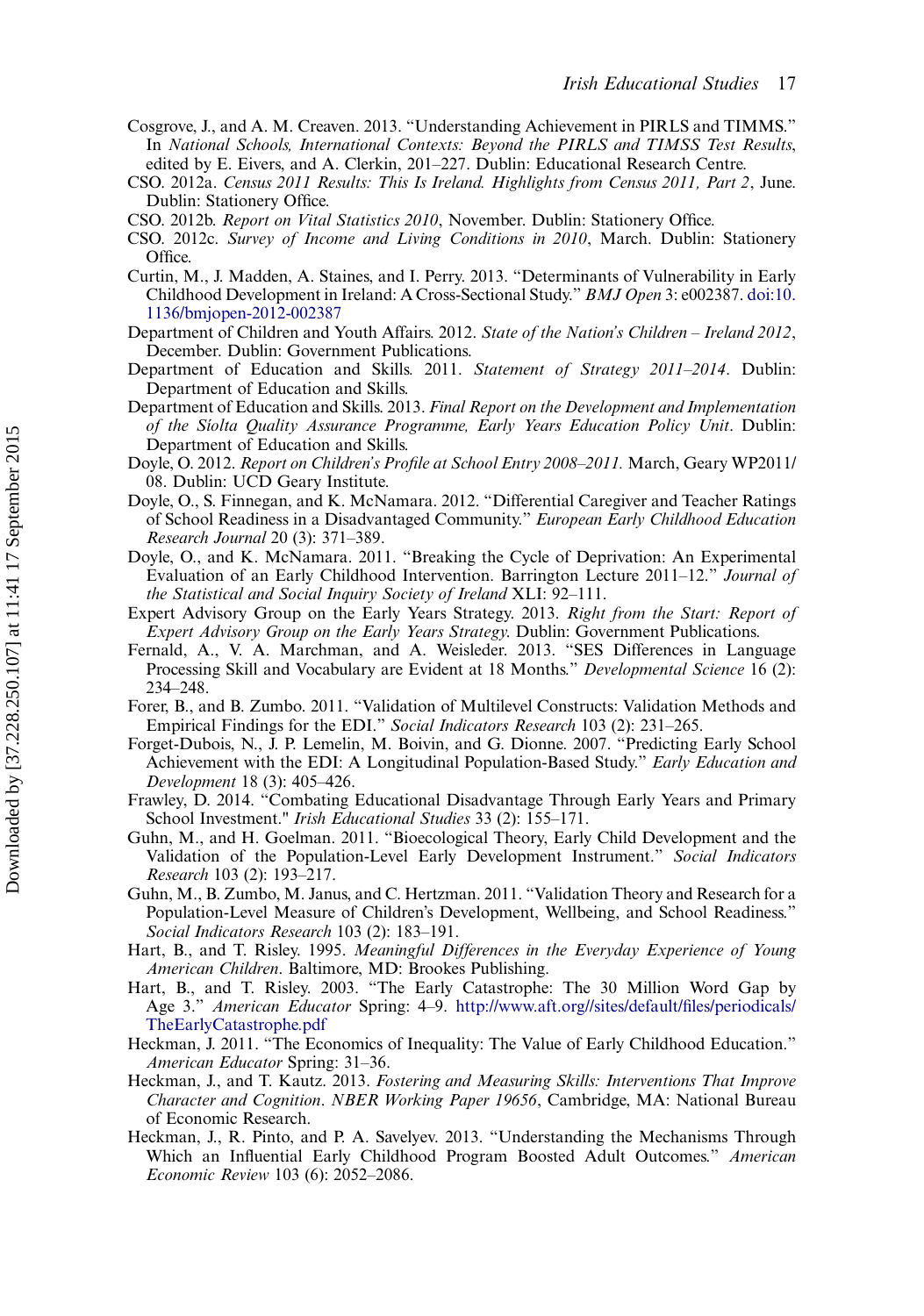- <span id="page-18-0"></span>18 K. McKeown et al.
- Hymel, S., L. Le Mare, and W. McKee. 2011. "The Early Development Instrument (EDI): An Examination of Convergent and Discriminant Validity." Social Indicators Research 103 (2): 267–282.
- Janus, M., S. Brinkman, and E. Duku. 2011. "Validity and Psychometric Properties of the Early Development Instrument in Canada, Australia, United States, and Jamaica." Social Indicators Research 103 (2): 283–297.
- Janus, M., S. Brinkman, E. Duku, C. Hertzman, R. Santos, M. Sayers, and J. Schroeder. 2007. The Early Development Instrument: A Population-based Measure for Communities. A Handbook on Development, Properties, and Use. Hamilton, ON: Offord Centre for Child Studies.
- Janus, M., and D. Offord. 2007. "Psychometric Properties of the Early Development Instrument (EDI): A Teacher-Completed Measure of Children's Readiness to Learn at School Entry." Canadian Journal of Behavioural Science 39 (1): 1–22.
- Lamb, M. E., and C. S. Tamis-Lemonda. 2004. "The Role of the Father: An Introduction." In The Role of the Father in Child Development, edited by M. E. Lamb, 1-31. 4th ed. Hoboken, NJ: John Wiley and Sons.
- Lewis, M., and P. Archer. 2013. "Features of Policy and Provision." In National Schools, International Contexts: Beyond the PIRLS and TIMSS Test Results, edited by E. Eivers and A. Clerkin, 13–32. Dublin: Educational Research Centre.
- McKeown, K. 2001a. "Families and Single Fathers." Administration: Journal of the Institute of Public Administration 49 (1): 3–24. [http://kieranmckeown.ie/wp-content/uploads/2013/03/](http://kieranmckeown.ie/wp-content/uploads/2013/03/17.-Families-and-single-fathers.pdf) [17.-Families-and-single-fathers.pdf](http://kieranmckeown.ie/wp-content/uploads/2013/03/17.-Families-and-single-fathers.pdf)
- McKeown, K. 2001b. Fathers and Families: Research and Reflection on Key Questions. Dublin: Department of Health and Children. [http://kieranmckeown.ie/wp-content/uploads/2013/03/](http://kieranmckeown.ie/wp-content/uploads/2013/03/16.-Fathers-and-families-....pdf) [16.-Fathers-and-families-....pdf](http://kieranmckeown.ie/wp-content/uploads/2013/03/16.-Fathers-and-families-....pdf)
- McKeown, K., H. Ferguson, and D. Rooney. 1998. Changing Fathers? Fatherhood and Family Life in Modern Ireland. Cork: Collins Press. [http://kieranmckeown.ie/wp-content/uploads/](http://kieranmckeown.ie/wp-content/uploads/2013/03/10.-Changing-Fathers-Summary.pdf) [2013/03/10.-Changing-Fathers-Summary.pdf](http://kieranmckeown.ie/wp-content/uploads/2013/03/10.-Changing-Fathers-Summary.pdf)
- McKeown, K., T. Haase, and J. Pratschke. 2014a. A Study of Child Outcomes in Pre-School: Evaluation of National Early Years Access Initiative & Síolta Quality Assurance Programme, Main Report, May, Dublin: Pobal. [http://kieranmckeown.ie/wp-content/](http://kieranmckeown.ie/wp-content/uploads/2014/05/72.-Summary-Report-on-Child-Outcomes-in-Pre-School-Evaluation-of-NEYAI-S%C3%ADolta-QAP.pdf) [uploads/2014/05/72.-Summary-Report-on-Child-Outcomes-in-Pre-School-Evaluation-of-NE](http://kieranmckeown.ie/wp-content/uploads/2014/05/72.-Summary-Report-on-Child-Outcomes-in-Pre-School-Evaluation-of-NEYAI-S%C3%ADolta-QAP.pdf) [YAI-S%C3%ADolta-QAP.pdf](http://kieranmckeown.ie/wp-content/uploads/2014/05/72.-Summary-Report-on-Child-Outcomes-in-Pre-School-Evaluation-of-NEYAI-S%C3%ADolta-QAP.pdf)
- McKeown, K., T. Haase, and J. Pratschke. 2014b. A Study of Child Outcomes in Pre-School: Evaluation of National Early Years Access Initiative & Síolta Quality Assurance Programme, Summary Report, May, Dublin: Pobal. [http://kieranmckeown.ie/wp-content/](http://kieranmckeown.ie/wp-content/uploads/2014/05/72.-Summary-Report-on-Child-Outcomes-in-Pre-School-Evaluation-of-NEYAI-S%C3%ADolta-QAP.pdf) [uploads/2014/05/72.-Summary-Report-on-Child-Outcomes-in-Pre-School-Evaluation-of-](http://kieranmckeown.ie/wp-content/uploads/2014/05/72.-Summary-Report-on-Child-Outcomes-in-Pre-School-Evaluation-of-NEYAI-S%C3%ADolta-QAP.pdf)[NEYAI-S%C3%ADolta-QAP.pdf](http://kieranmckeown.ie/wp-content/uploads/2014/05/72.-Summary-Report-on-Child-Outcomes-in-Pre-School-Evaluation-of-NEYAI-S%C3%ADolta-QAP.pdf)
- McKeown, K., T. Haase, and J. Pratschke. 2014c. A Study of Child Outcomes in Pre-School: Evaluation of National Early Years Access Initiative & Síolta Quality Assurance Programme, Technical Report, May, Dublin: Pobal. [http://kieranmckeown.ie/wp-content/](http://kieranmckeown.ie/wp-content/uploads/2014/06/76.-Technical-Report-on-Evaluation-of-the-Learning-Community-in-the-National-Early-Years-Access-Initiative.pdf) [uploads/2014/06/76.-Technical-Report-on-Evaluation-of-the-Learning-Community-in-the-](http://kieranmckeown.ie/wp-content/uploads/2014/06/76.-Technical-Report-on-Evaluation-of-the-Learning-Community-in-the-National-Early-Years-Access-Initiative.pdf)[National-Early-Years-Access-Initiative.pdf](http://kieranmckeown.ie/wp-content/uploads/2014/06/76.-Technical-Report-on-Evaluation-of-the-Learning-Community-in-the-National-Early-Years-Access-Initiative.pdf)
- Melhuish, E. 2010. "Why Children, Parents and Home Learning are Important." In Early Childhood Matters: Evidence from the Effective Pre-School and Primary Education Project, edited by K. Sylva, E. Melhusih, P. Sammons, I. Siraj-Blatchford, and B. Taggart, 44–69. Oxford: Routledge.
- Melhuish, E. C., M. B. Phan, K. Sylva, P. Sammons, I. Siraj-Blatchford, and B. Taggart. 2008. "Effects of the Home Learning Environment and Preschool Center Experience upon Literacy and Numeracy Development in Early Primary School." Journal of Social Issues 64 (1): 95–114.
- Melhuish, E., K. Sylva, P. Sammons, I. Siraj-Blatchford, and B. Taggart. 2001. The Effective Provision of Pre-School Education Project, Technical Paper 7: Social/Behavioural and Cognitive Development at 3–4 Years in Relation to Family Background. London: Institute of Education/DfES.
- Minister for Children and Youth Affairs. 2012. "Foreword." In Statement of Strategy of Department of Children and Youth Affairs, March. Dublin: Government Publications.